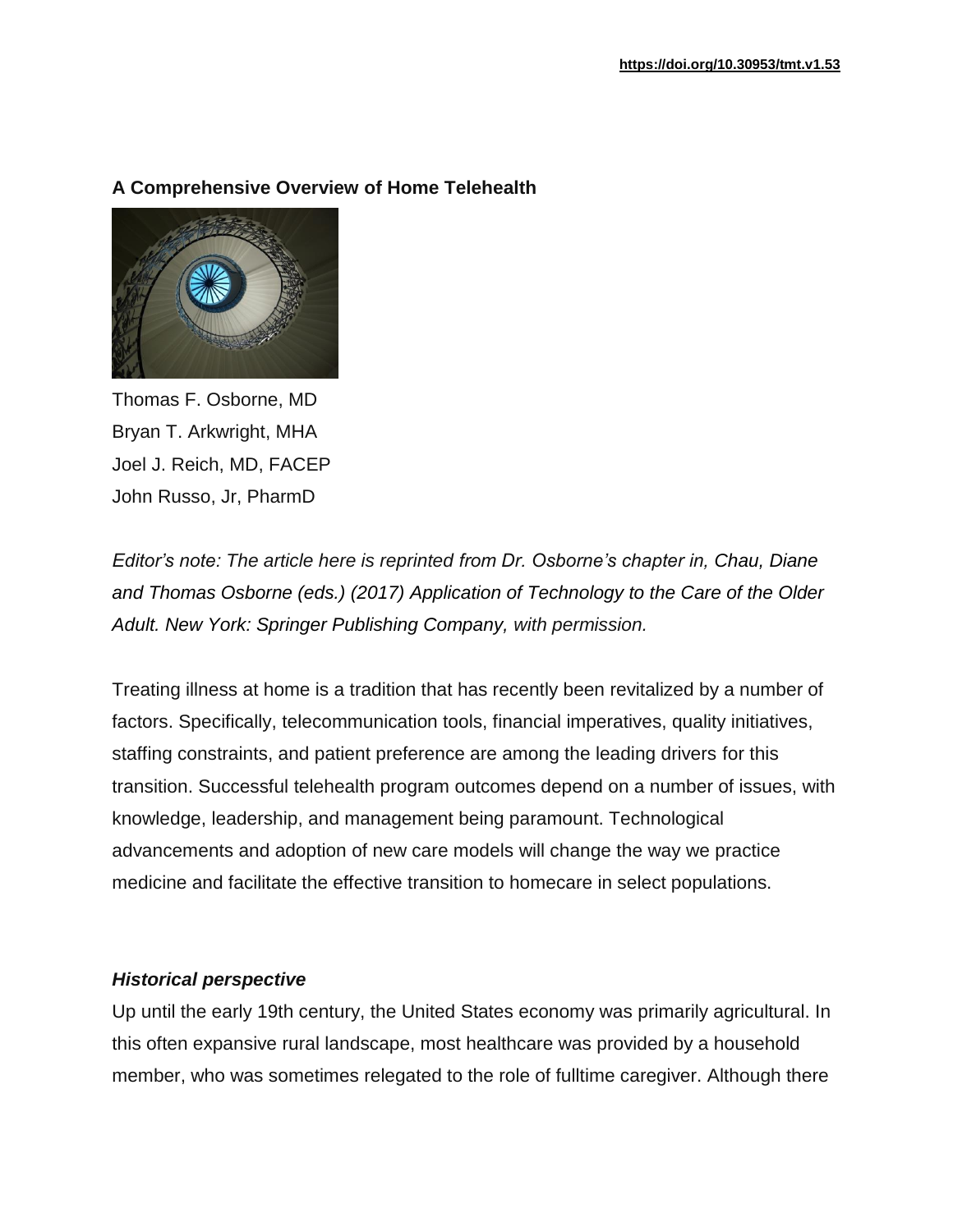were limited institutions for the sick in urban areas during this time period, they were primarily intended for the marginalized and poor.

Medical scientific advancement, development of professional standards, and improved facility conditions, enhanced the credibility of hospitals which dramatically grew in number from 120 hospitals in 1873 to 4,300 in 1909.<sup>1-6</sup> Amid this growing popularity of hospital based care, the 'house call' remained a dominant factor for a short period, accounting for 40% of encounters in 1930, but falling rapidly to 10% in 1950s, and reaching less than 1% of older patients in the 1990s.<sup>7</sup>

#### *Cost pressures*

The unsustainable increasing costs of hospital-based care has prompted numerous federal policy changes, often mirrored by private insurers. For example, in 1983 Medicare dramatically changed reimbursement policy with a newly implemented payment system of 'diagnosis-related groups' which reimburses hospitals based on the expected complexity of care and not number of days. This historic change has incentivized hospitals to discharge patients as soon as possible.<sup>8</sup> However, discharging a patient too early can result in costly readmissions and unnecessary and potentially life threatening complications. This had led to the development of transitional care options. However, the costs for subacute care centers and long-term healthcare options outside of the hospital are also high, with recent U.S. estimates ranging between \$210.9 billion<sup>9</sup> and \$317.1 billion annually.<sup>10</sup> Of further concern, the number of people utilizing these types of services is projected to dramatically increase from 15 million in the year 2000 to 27 million in the year 2050.<sup>11</sup>

Therefore, this extraordinary financial burden is a major concern for all stakeholders,<sup>12-</sup> <sup>14</sup> and as a result, efficiently caring for these patients has become an increasingly important topic in healthcare reform and policy.<sup>15-18</sup> Home telehealth programs offer an appealing alternative or extension to acute care services and acute, subacute, and longterm care centers or nursing home facilities. With appropriate discharge planning and coordinated follow up, effective home health programs are intended to reduce the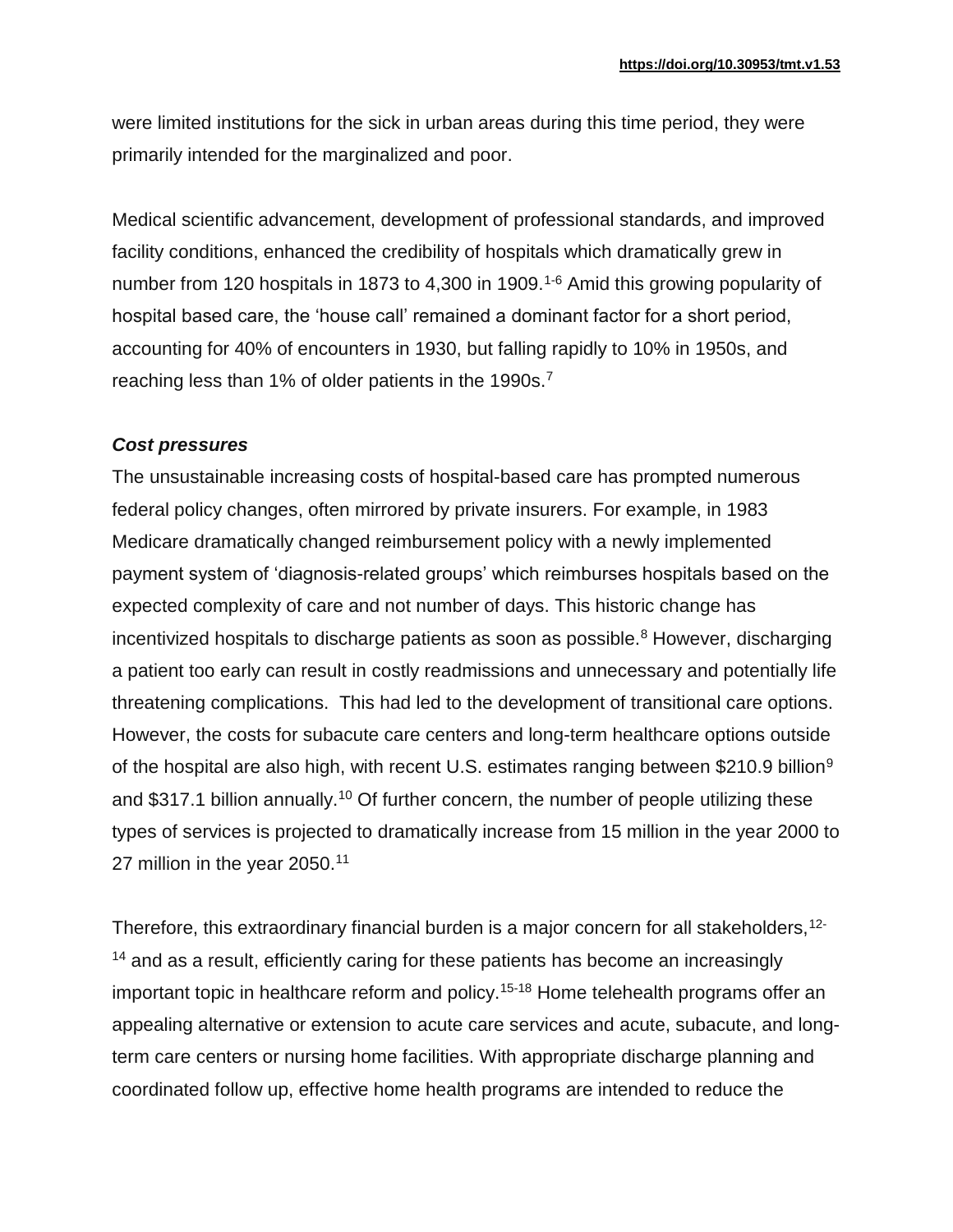likelihood of hospital readmission. Even though telehealth programs have the potential to dramatically reduce cost, lagging federal reimbursement policies are a barrier to implementation.

#### *Shift back to home healthcare*

There are additional overarching benefits which are driving the shift back toward homebased care. From a clinical perspective, providing care in a patient's own residence reduces the risk of acquiring nosocomial infections, which may be antibiotic resistant. In addition, there are patients with clinical conditions ranging from Alzheimer's disease to autism, who may be more effectively treated in the home. Geographic disparities that would otherwise limit access to specialist may also be eliminated and thereby make healthcare more equitable.<sup>8</sup> Virtual visits also improve access to basic care by overcoming transportation constraints which may otherwise limit the ability for patients to participate in routine follow-up. In addition, wellness programs and preventive measures may be more accessible and utilized to a greater extent if made available in the home. Importantly, a digitally connected home can empower independence and promote a sense of security. It is therefore not surprising that there is a growing desire among many consumers to shift their healthcare to the familiar comfort and convenience of their own residence.17-19

# *Spectrum of home health patients*

Currently, the majority of home health services address the chronic needs of older patients.20-22 The majority of diseases encountered in this setting parallel prevalence in the geriatric population, with home telehealth services for diabetes, hypertension, heart disease, stroke, cancer, arthritis, COPD, atrial fibrillation, dementia, and depression encountered at the highest frequency.<sup>23</sup>

Although elderly long-term care is projected to be a major focus for home health services, the same basic concepts and infrastructure may be transferrable to different and/or overlapping patient populations. To this end, numerous programs are being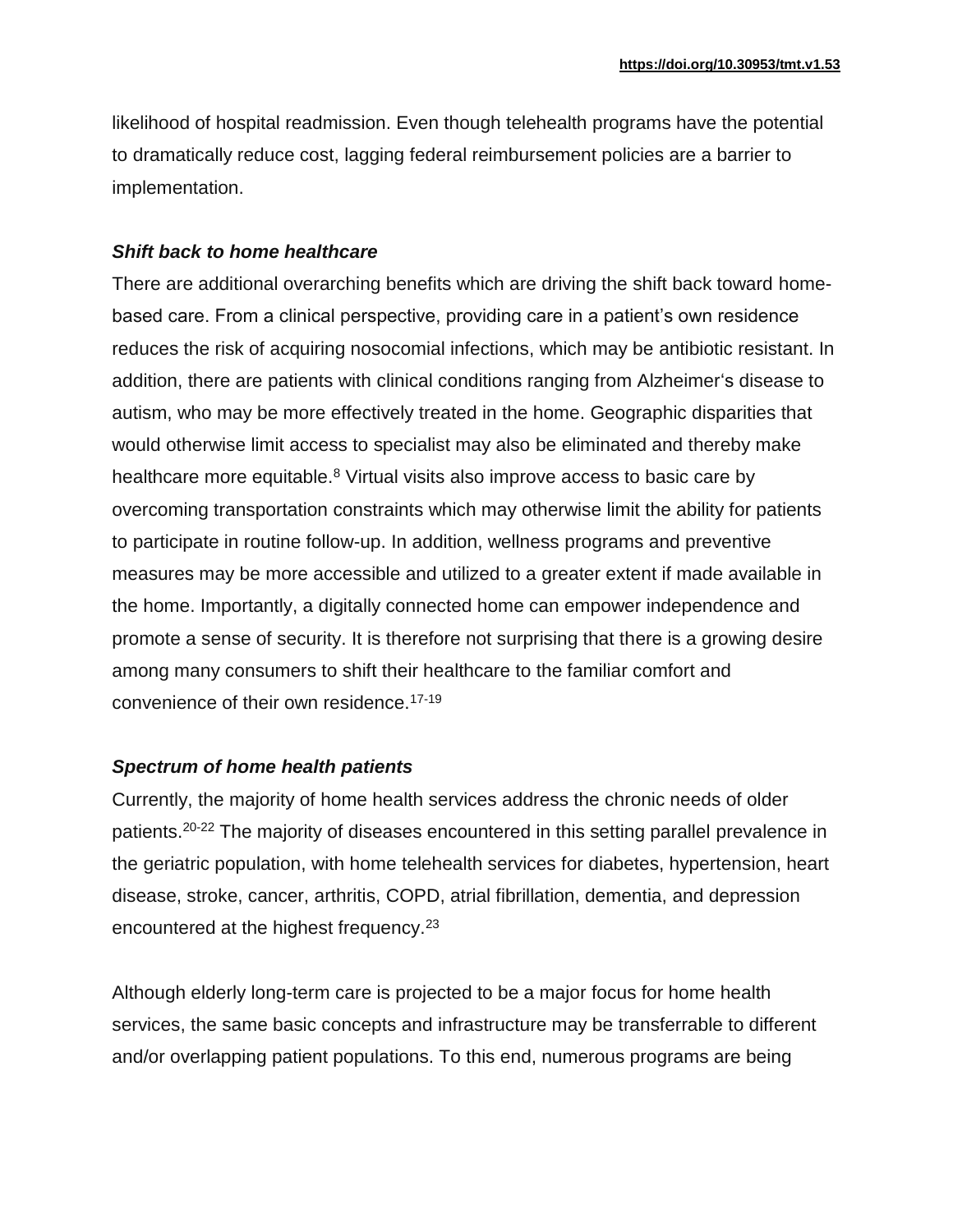developed for other health needs ranging from urgent care, pediatrics, rehabilitation medicine, post-surgical follow-up, and general wellness.<sup>24-26</sup>

# *Technological advances*

Fortunately, recent technological advances in miniature sensors, low-power integrated circuits, wireless communications, and broadband data network availability have enabled the development of low-cost mobile health data gathering tools that can efficiently monitor many specific illnesses.<sup>27,28</sup>

In addition to technological solutions designed for individual diseases, there is also a growing need to manage more complex patients with multiple illnesses.<sup>29</sup> In this situation, it is not uncommon for patients to have several caregivers to address a variety of ailments and comorbidities. Unfortunately, when there are different specialists working in isolation, an unintended consequence may be uncoordinated care that can lead to life-threating problems such as inappropriate polypharmacy, the incidence of which is high in older home health patients. $30-33$  This challenge underscores the need for an integrated and interoperable enterprise health information platform that connects caregivers and facilities to help prevent medical errors.

# *Providing value and the Triple Aim*

Healthcare providers are being asked to do more with the same or decreased funding and resources. Many health professions (e.g., primary care providers, nurses, and advanced practice professionals) are also projected to have major shortages in staffing which, if not augmented by technological advancement, will result in poorer patient outcomes.34-37 At the same time, patients and payors are looking for greater value in both outcomes and overall experience.

In response to these pressures the U.S. healthcare system is undergoing unprecedented transformation. Payment reform is moving from fee-for-service to valuebased reimbursement and technological advancements combined with operational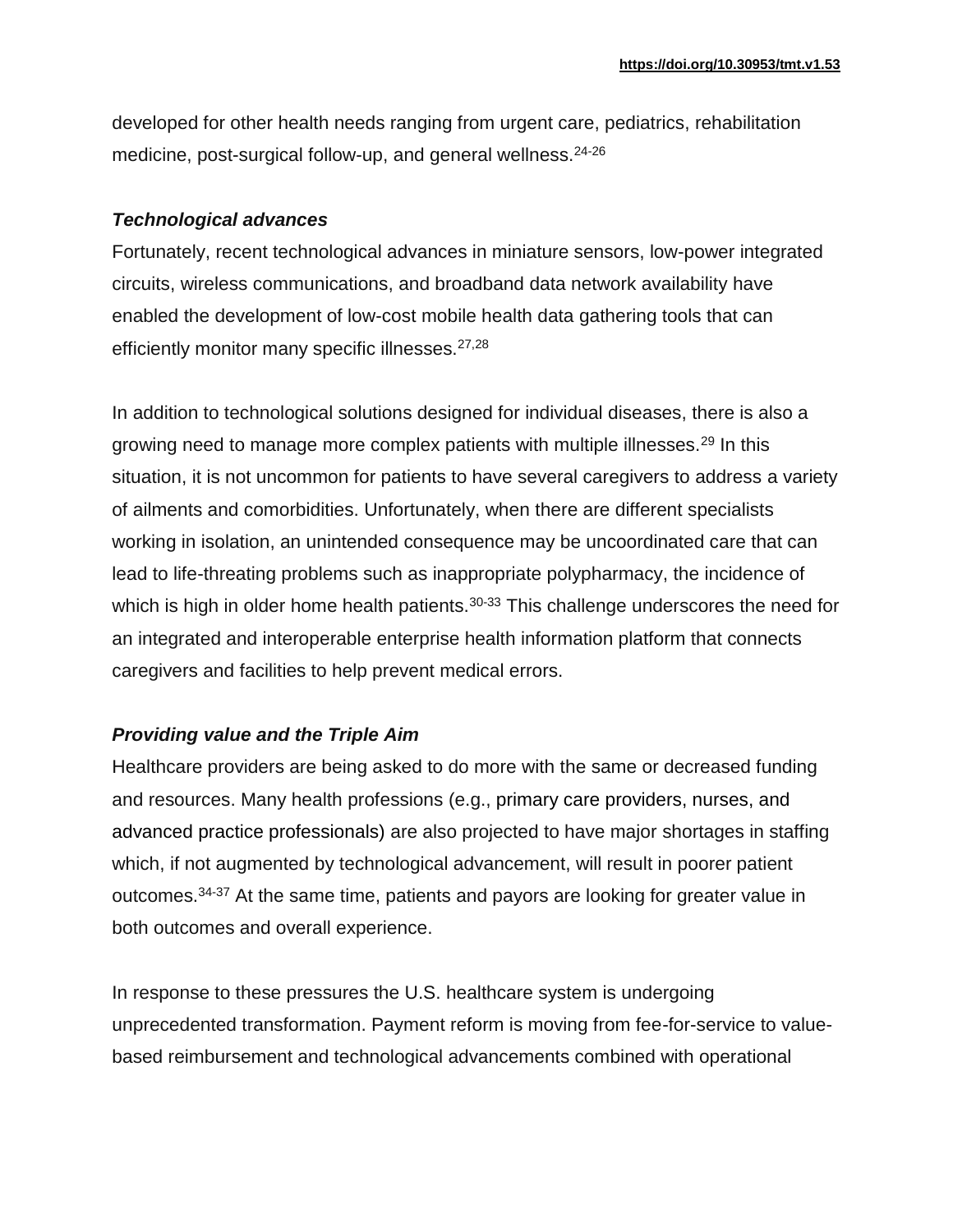changes are facilitating a transition from intensive institutional care settings such as the hospital to less formal settings including the home.<sup>38</sup>

Creating effective, less costly, patient-centered alternatives requires a redesign of many fundamental aspects of healthcare delivery. Home telehealth programs hold great promise in facilitating this critical paradigm shift in healthcare. Success depends on interrelated factors, which are well illustrated in the context of the Triple Aim.

# *The Triple Aim*

The "Triple Aim" is a framework developed for improved population health. This ambitious strategy was developed by the Institute for Healthcare Improvement (IHI) a decade ago in its effort to redesign the U.S. healthcare system. As stated by Dr. Donald Berwick, the former President & CEO of IHI, "… the United States will not achieve highvalue healthcare unless improvement initiatives pursue a broader system of linked goals. In the aggregate, we call those goals the "Triple Aim": improving the individual experience of care; improving the health of populations; and reducing the per capita costs of care for populations." <sup>39</sup>

Triple Aim implementation began in 2007 with a group of 15 organizations in the U.S., England, and Sweden and was quickly adopted by The Centers for Medicare and Medicaid Services (CMS) during Berwick's short tenure as Administrator. The goals have subsequently become the "mantra" of healthcare reform, with adoption of the aims by many healthcare systems and accountable care organizations. As a result, in 2014, more than 150 organizations across the world participated in efforts to achieve these aims.<sup>40</sup>

In recognition of the high degree of interdependence, the intent of the Triple Aim is to achieve the three linked goals simultaneously. However, the synchronized achievement of these interrelated measures is complex and challenging. The required redesign of healthcare financial, clinical, and operational relationships underscores that these goals will not be achieved with minor modifications to the status quo. However, for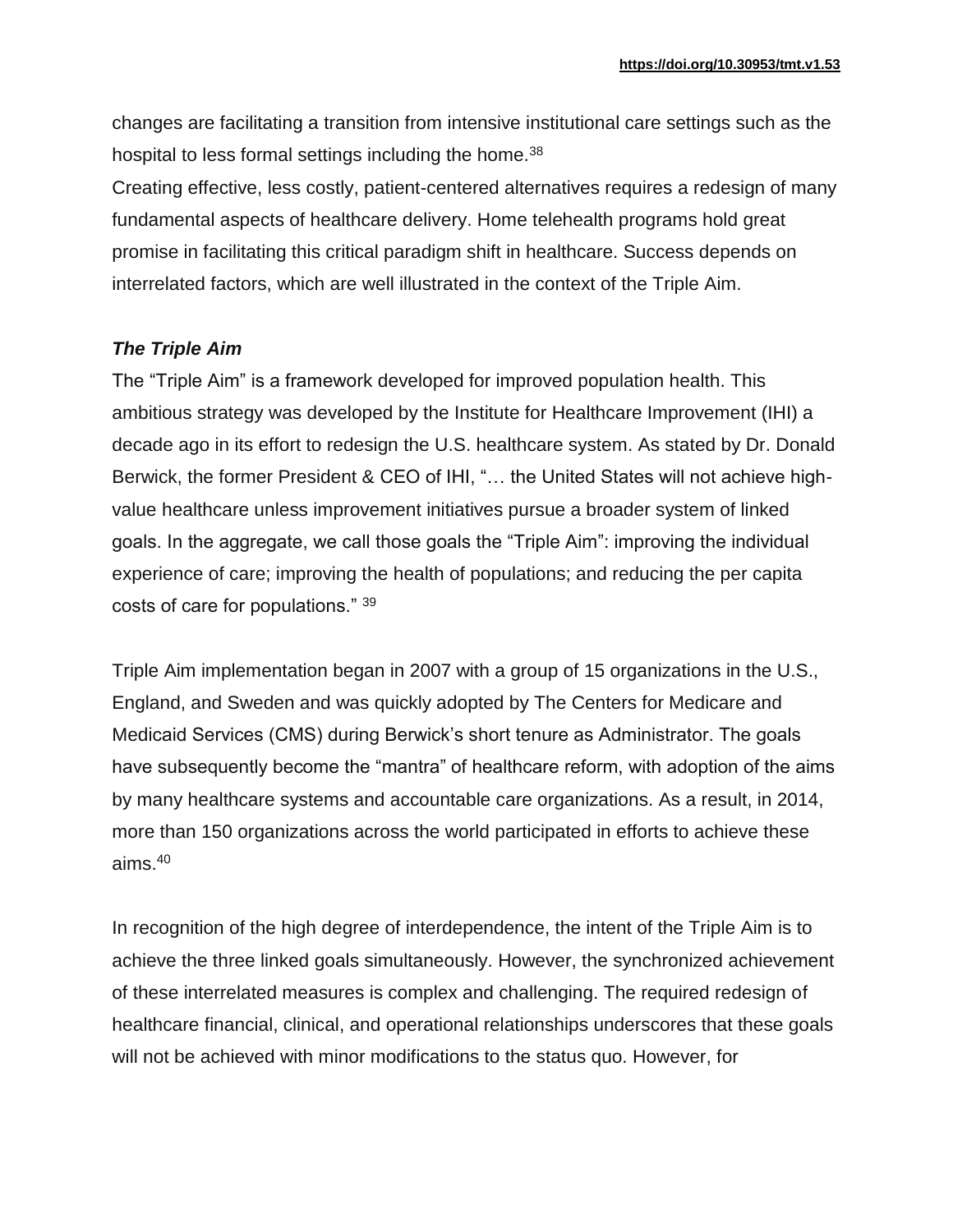simplification of discussion, the following sections will consider each component of the Triple Aim individually in relation to how it relates to home telehealth.

### **Improving the individual experience of care**

Home telehealth may improve the experience of care in various ways. For many, the familiar comfort and convenience of one's own home is much more appealing than a healthcare facility and therefore it is not surprising that there is a growing vocal trend among seniors and baby boomer, soon-to-be seniors, who prefer this option.<sup>41, 42, 43</sup> Home healthcare services are essential for those who are homebound and are of great value to those for whom the logistics of traveling to a provider's office is a tremendous burden. In addition, due to frailty or functional limitation, many would benefit from the added safety of digital monitoring in the home or in non-medical residential institutions such as assisted living facilities. As a result, a technology-enabled home health system can prolong independence and one's control of the context.

User acceptance is a foundational component to achieving a positive home telehealth care experience and begins with selecting appropriate patients who are comfortable using the specific technology.<sup>44</sup> The. technology components of home telehealth, including glucometers, oximeters, and digital scales, have been available for many years as standalone devices. Historically, data collection and reporting has for the most part been manual, often in the form of patient-generated handwritten records, which are then carried to the care provider at the time of office visits. Advances in wireless device technology, increased accessibility to broadband networks, and integration, have significantly advanced the capability to report, aggregate, and share the biometric data with care provider teams to enable timely data analysis and response times.

Acceptance and endorsement from members of the care team is a sometimes neglected but critical step for success.<sup>45</sup> On a similar note, engagement of appropriately designated family and friends is also a key factor for an improved healthcare experience. This is particularly true for friends and family of patients who are chronically ill, disabled, or elderly because they are likely to be involved in each stage of home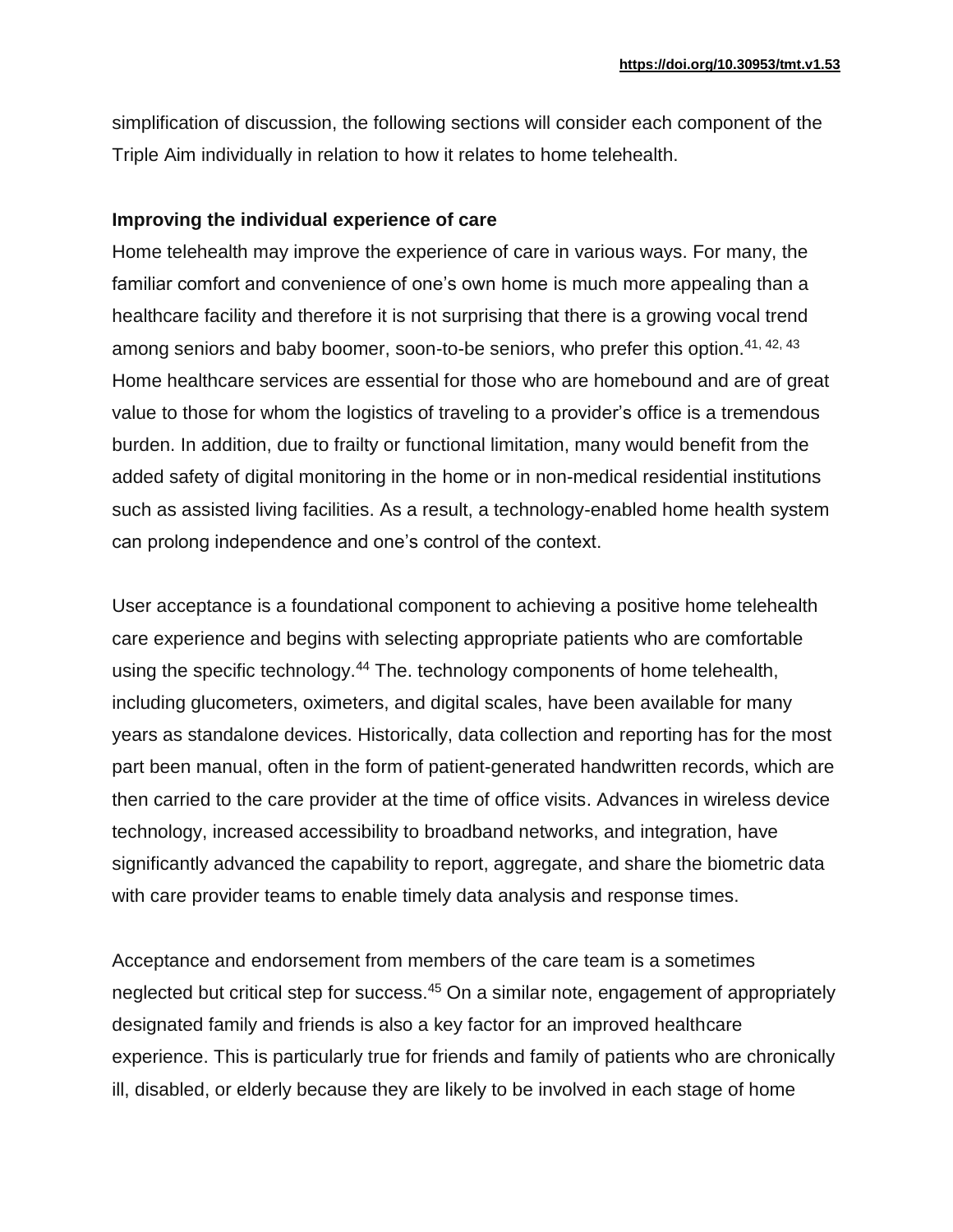telehealth implementation. Therefore, measures to incorporate all of these collaborators in the enrollment, setup, management, and troubleshooting of home telehealth solutions should not be overlooked. Failure to properly address each of these stakeholders may result in dissatisfaction and the perception that technology has become a substitute rather than an enhancer of the team relationship.<sup>46</sup>

Improved acceptance and experience from each collaborator can be achieved with a thoughtful approach to the overall design of the program and selection of the appropriate technological tools. However, balancing a technology's utility with usability can be challenging.<sup>47</sup> For example, design considerations for older patients should include providing tools and interfaces that take into account common issues such as potential vision, cognitive, and dexterity limitations, as well as inexperience with digital technology.

Special care and attention must also be given to the workflow and needs of care providers. Home telehealth functions best when it is integrated into the established care process and information systems.<sup>48</sup> Regrettably, many home telehealth programs are free-standing and not interoperable with health system EHRs (electronic health records) and population health database tools, which is a significant impairment to success. If the home telehealth program becomes intrusive due to poorly designed technology or workflow, the resulting decreased provider efficiency will make it virtually impossible to obtain the necessary support and participation for effective adoption. When technological tools are developed without the direct consultation or understanding of a healthcare provider's perspectives, the results are typically suboptimal. For example, a well-intended tool may have negative consequences such as overly aggressive alert thresholds resulting in disruptive false alarms that consume valuable time when staff responds to a non-event, or, at the other extreme, delayed (or nonexistent) response, with the potential for negative outcomes due to real events missed. With either scenario, cost of care increases without obvious purpose.<sup>49</sup> Similarly, a primary care physician may derive considerable value from an organized once per month summary of glucose measurements, however, delivery of daily or hourly noncritical results may quickly lead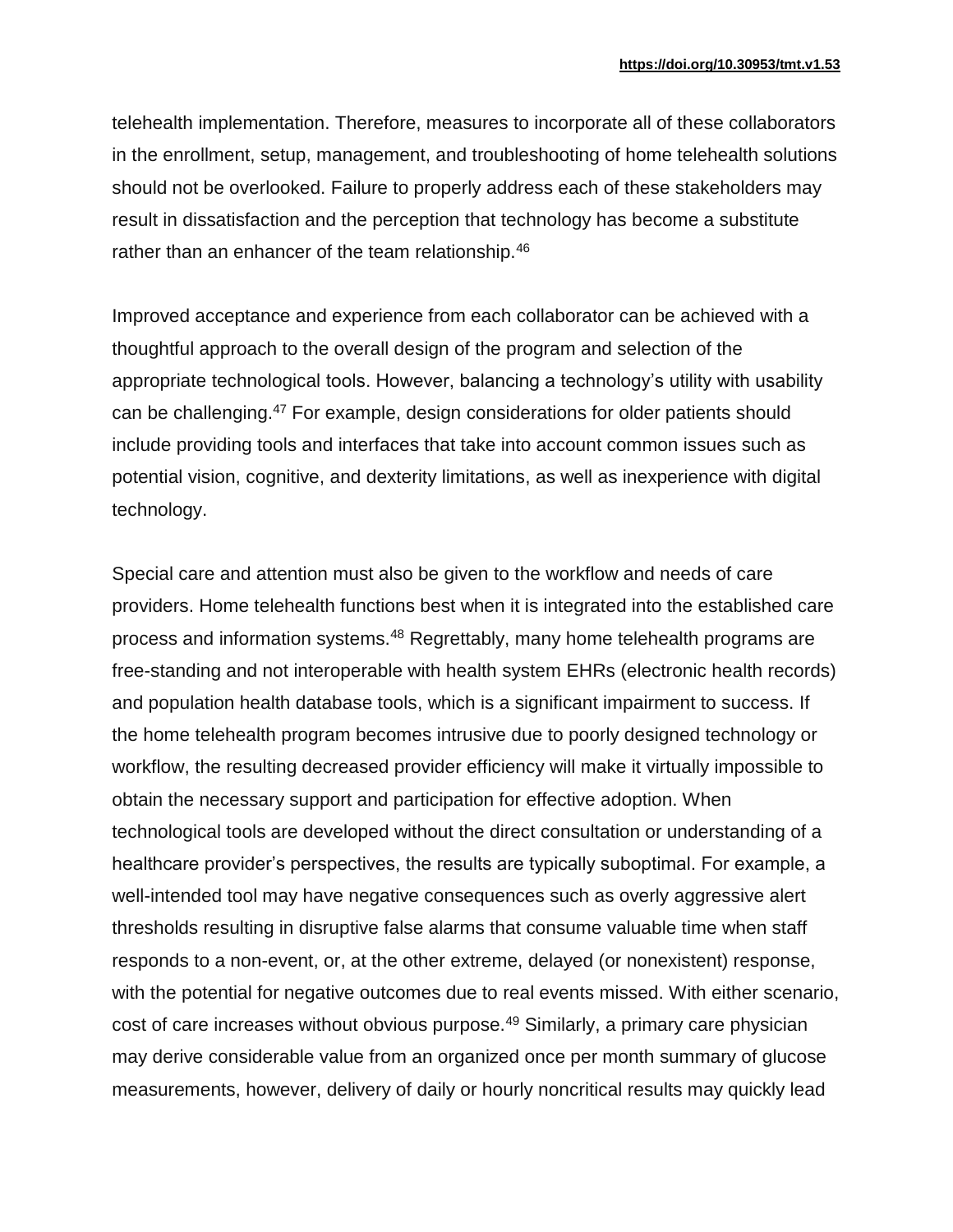to frustration. As with all other health information technology systems, privacy, data security, interoperability, data aggregation, and technical support are essential for sustainability.

Home telehealth also has the potential to significantly enhance the experience of care through both healthcare provider and social connections. These benefits include, but are not limited to, creating a direct connection to care providers, friends, and family as well as providing a sense of security via appropriate electronic safety alerts. The potential benefits of dampening the social isolation experienced by many who are chronically ill, as well as empowerment of self-management and independence should not be understated. The overall improved home healthcare experiences that can be achieved in these situations is reflected in the high patient satisfaction scores reported by patients participating in these programs within the Veterans Health Administration system and others.<sup>45,46,50</sup>

#### **Improving the Health of Populations**

The ultimate goal of population health is to define the population's health needs and disparities, identify the individuals who have these needs, and address the needs through care management and coordination and clinical services.

While there are many methodologies for defining populations and data, ultimately patients are stratified into groups to enable the most beneficial assignment of resources to define, track, and manage needs. Depending on the perspectives, populations may be defined by criteria such as disease type, severity scoring, source of payment, and geography. Patient stratification, often illustrated with a pyramid, is used to illustrate progressively more intense care services required; beginning at the low risk group that is well-served by wellness programs, the moderate risk group with coaching and selfcare/management, high risk group with disease management, and the very high risk group with the addition of case management. Individuals with one or more chronic diseases in the moderate risk group, high risk group and noninstitutionalized very high risk group derive the greatest clinical value from home telehealth. <sup>51</sup>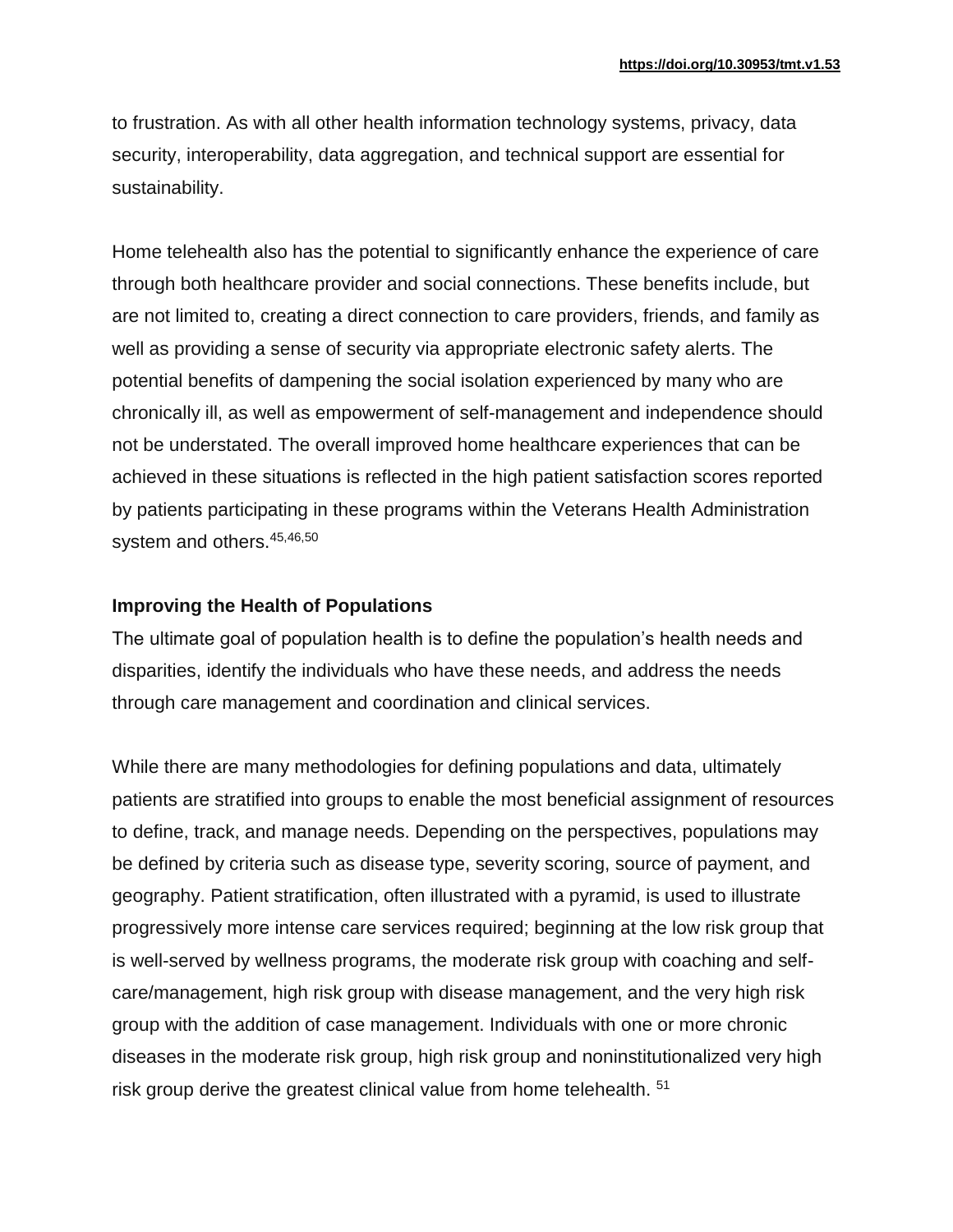Research from the past decade has shown mixed results regarding the value, return-oninvestment, and efficacy of home telehealth programs. There are many variables to consider and therefore these studies need to be thoughtfully evaluated in the context of the specific program, patient population, and methodology. An additional challenge in the evaluation of home telehealth programs is applying research findings from studies of a single disease entity to patients in the high and moderate severity population who often have multiple diseases. As a result, the limited scope of many research studies leaves unanswered questions regarding the full potential of home telehealth for more complex patients.<sup>52</sup>

Meaningful evaluation is also confounded by the difficulty in obtaining complete followup data when multiple sites of care (hospitals, physician offices, labs) are utilized in unrelated health systems without interoperable data systems. $8$  Therefore, critical considerations include factors such as the degree of network development, leadership, care provider support for home telehealth, and the extent of clinical integration at the time of the study.<sup>53,54</sup> It is becoming clear that a successful home telehealth program needs to be well-integrated into a system, which includes linked home health, disease management, transitional care, and primary care services.<sup>11</sup> Without these components and a well-constructed response plan, its full value will not be realized. $8$  By example, favorable results for home telehealth have been reported by well-organized integrated programs such as the Veterans Health Administration, Banner Health, and Geisinger Health System.45,55,56

# *Reducing per capita costs of care for populations*

Staggering healthcare costs across virtually all patient populations have far reaching implications to our economy and society. In response to this, government payors (i.e., Medicare and Medicaid) and commercial insurance companies (including employer selffunded health insurance) are shifting financial risk to healthcare systems and physicians through shared savings, bundled payment, and capitation programs. There are many variations in these plans; however, they all share the common goal of replacing more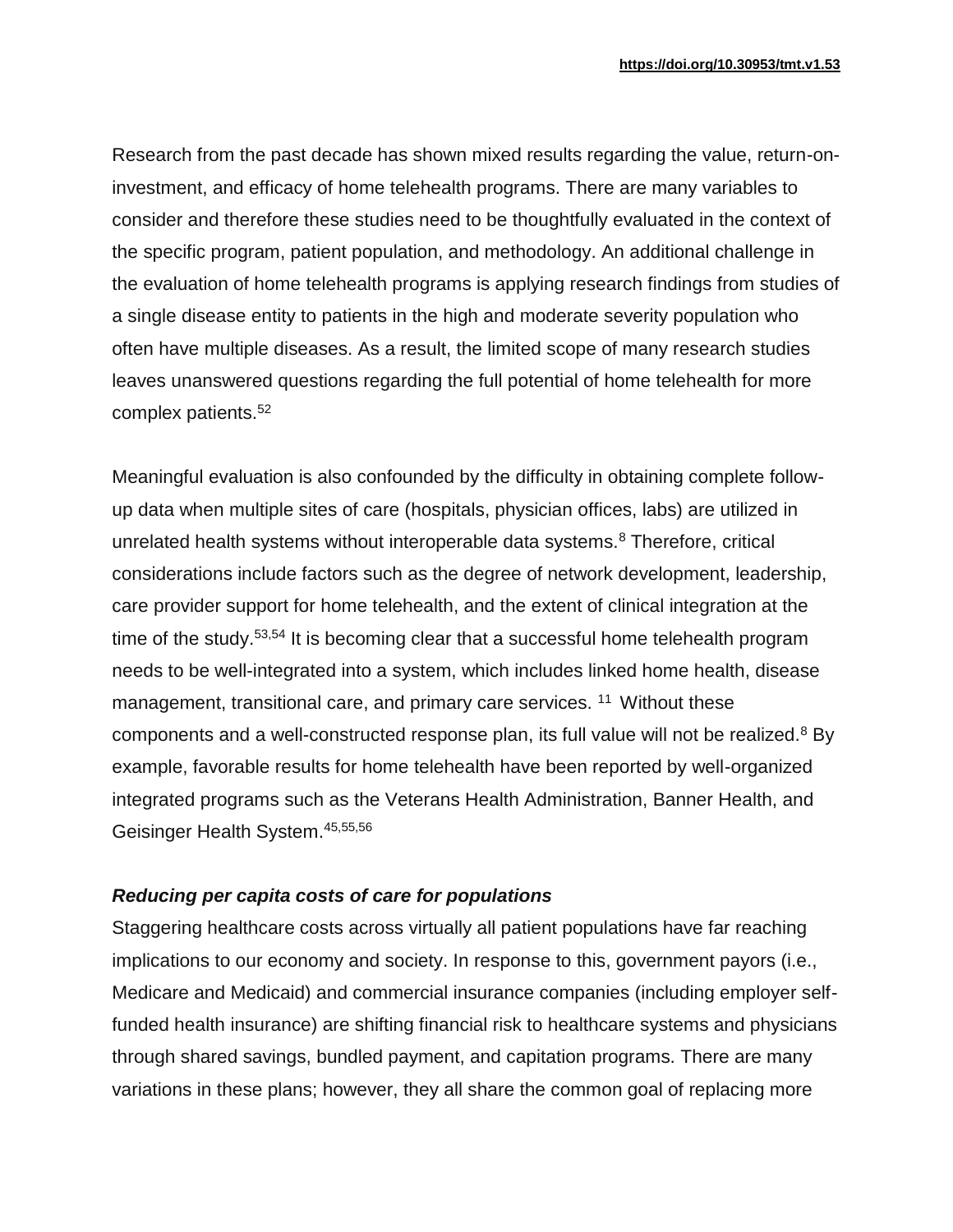expensive care with improved primary care, care management and coordination, preventive medicine, as well as other safe alternatives.<sup>57</sup>

The goal of efficiently lowering healthcare costs is particularly important for our growing senior population, who are living longer with multiple chronic conditions, functional impairment, frailty and social stressors. This dilemma is especially problematic because this population already accounts for half of the costliest 5% of patients.<sup>58</sup> Multiple federal cost saving measures are being initiated to meet this challenge. While there are many views on how to most effectively reduce healthcare spending, considerable effort is presently focused on reducing acute hospital care and home telehealth is well positioned to be an important part of the solution.

In addition, CMS rating programs, as well as those implemented by private insurance companies, use readmission as a key metric for determining rewards and penalties. This has become increasingly important because with shortened hospitalization, patients, particularly the elderly, may leave the hospital before being completely stable and without a thorough understanding of diet, medication and follow-up discharge instructions. In addition, these patients are also more vulnerable and in greater need of support to make the care transition safer and to avoid readmission.<sup>59</sup> When combined with organized residential safety assessments, a specifically designed and technologically enabled, home telehealth program can bridge this critical gap. When successfully implemented, a well-integrated system can identify early status changes for the conditions contributing the most to hospitalization and re-hospitalization such as heart failure, COPD/pneumonia, diabetes and the myriad complications of diabetes. A common example is weight gain by a heart failure patient. Early identification of the change in status can lead to timely intervention and management at home or at the primary care physician's office, therefore avoiding an expensive emergency department and/or hospital admission.<sup>60</sup>

In our dynamically changing reimbursement system calculating exactly where the cost savings occur, and to whom they accrue is challenging. In the traditional fee-for-service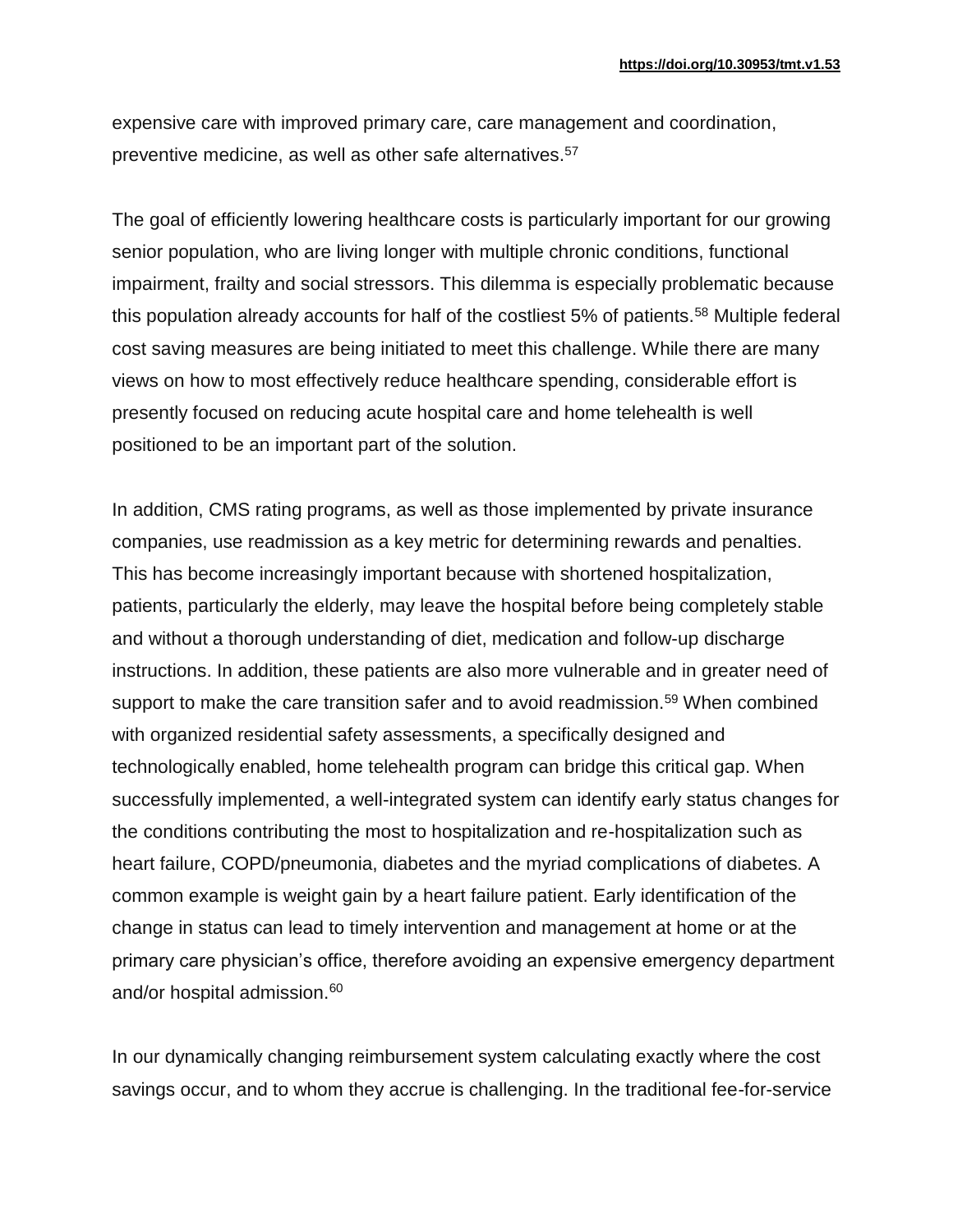system, reduced hospital admissions decrease a health system's revenue and therefore this lack of alignment has been a source of federal policy changes. On the other hand, in a physician-only shared savings program, a physician group may be financially rewarded for reducing hospital admissions. Likewise, the cost to the insurer is also reduced when hospital admissions is avoided.

In a value-based system with risk-sharing, the expense to create the infrastructure that results in the savings may occur in different areas of the network. For example, a home health provider may run the home telehealth program with payment from direct monthly fees or a grant, yet the savings on reduced expenses such as acute hospitalizations may benefit a local independent Accountable Care Organization or clinically integrated network.48, 51, 61 Similarly, remote management of chronic diseases in partnership with a primary care provider may also reduce expenditures for specialist care and lab testing. Furthermore, preventive care measures provided electronically in the home, including wellness education and activity monitoring via wearable technology, may result in cost savings to multiple different entities.

While system level cost reduction efforts have considerable importance, those accrued to individuals, families, and groups that compose the populations is a critical component of system transformation's success or failure. It is difficult to place a dollar value on improved personal health and quality of life; however, there are some variables that can be calculated directly, including fewer absences from work, reduced out-of-pocket expenditures on emergency department and acute hospitalization costs, as well as the associated transportation costs.

As part of an effort to increase value, in both the fee-for-service system and the valuebased payment systems, CMS and private insurance programs allocate both direct financial rewards and penalties based on patient experience scores. Poor patient and family experience also places considerable fee-for-service revenue at risk due to damaged institutional reputation and decreased referral rates. Because a successfully implemented home telehealth program contributes positively to patient and family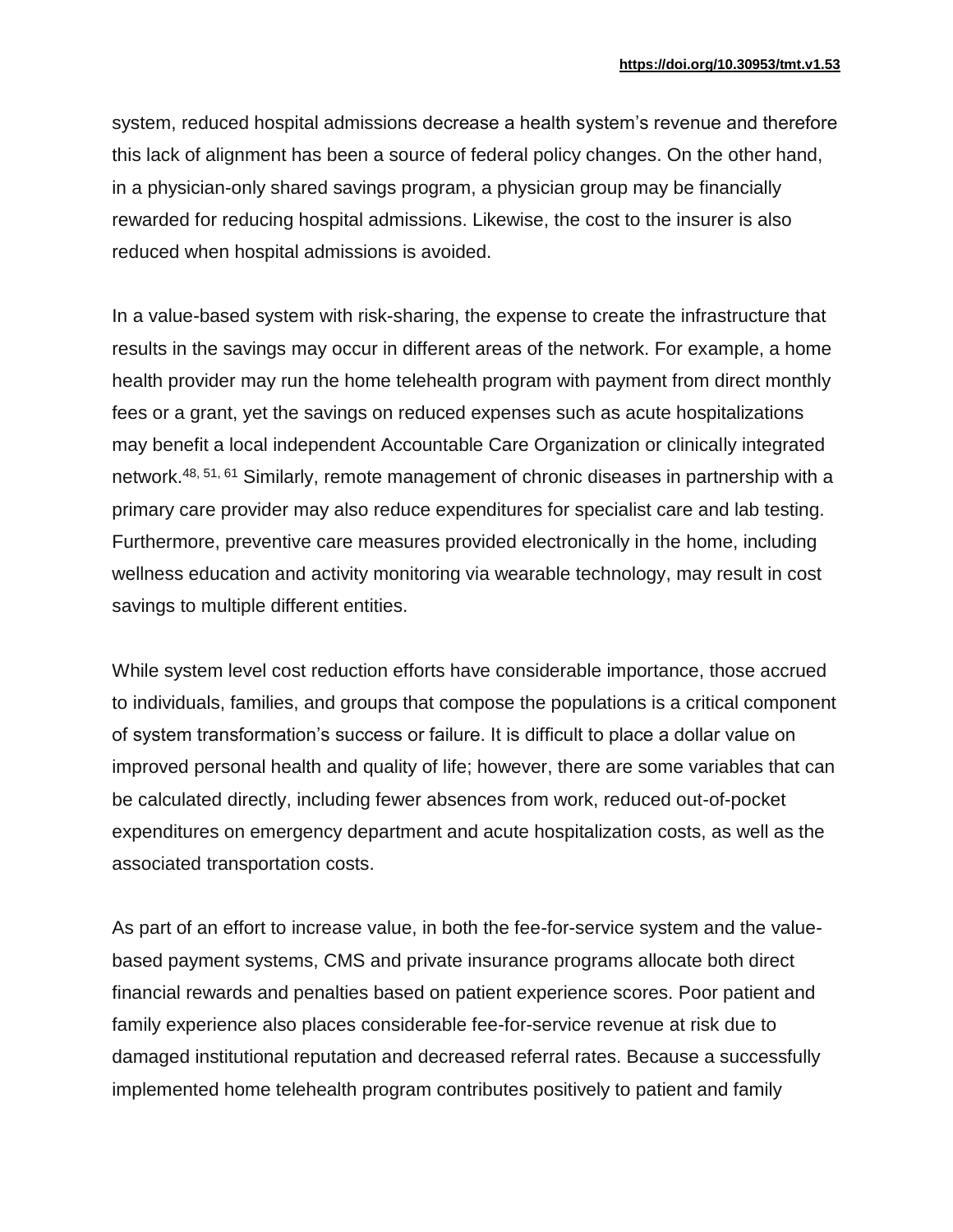experience, it therefore results in financial benefit to the care provider in many ways regardless of the payment model.

As value-based payment and accountable care arrangements mature and grow, the true benefits of home telehealth may be more fully realized. Overall, however, attainment of the Triple Aim may require substantial reallocation of healthcare resources from traditional fee-for-service payment arrangements to clinically integrated "valuebased" payment models.

# *Objective insight*

Although the promise of telehealth may seem intuitively obvious, there is also a critical need to continually and objectively evaluate assumptions. For example, a recent analysis reviewed 36 journal articles and found telehealth to be more expensive in 31% of cases. Importantly, the article authors suggested that the specific organizational model employed in the delivery of care was more important to the success of the program than the type of technology utilized. $62$  In a separate study, the authors suggested that the lack of an effective infrastructure for case management was the pivotal factor in the lack of reportable benefit to telehealth monitoring.<sup>15</sup> These examples underscore that technology by itself is not effective. Tools need to be evaluated, tested and implemented with an understanding of existing requirements and workflows with the primary goal of quality patient-centered care. In the words of Jeffrey K. Liker, "Use only reliable, thoroughly tested technology that serves your people and processes". 63

# *Leadership and management*

The skills of leadership and management are critically important to success because it can take as much time, effort, and resources to implement the right solution as it does to create the wrong one. To this end, the required interplay between change and order are dependent on a number of complementary factors including clear communication, vision, empowerment, strategy, alignment, and a deep understanding of the national and local healthcare environment, as well as thoughtful evaluation, planning, requirements gathering, structure, and stakeholder involvement.63-66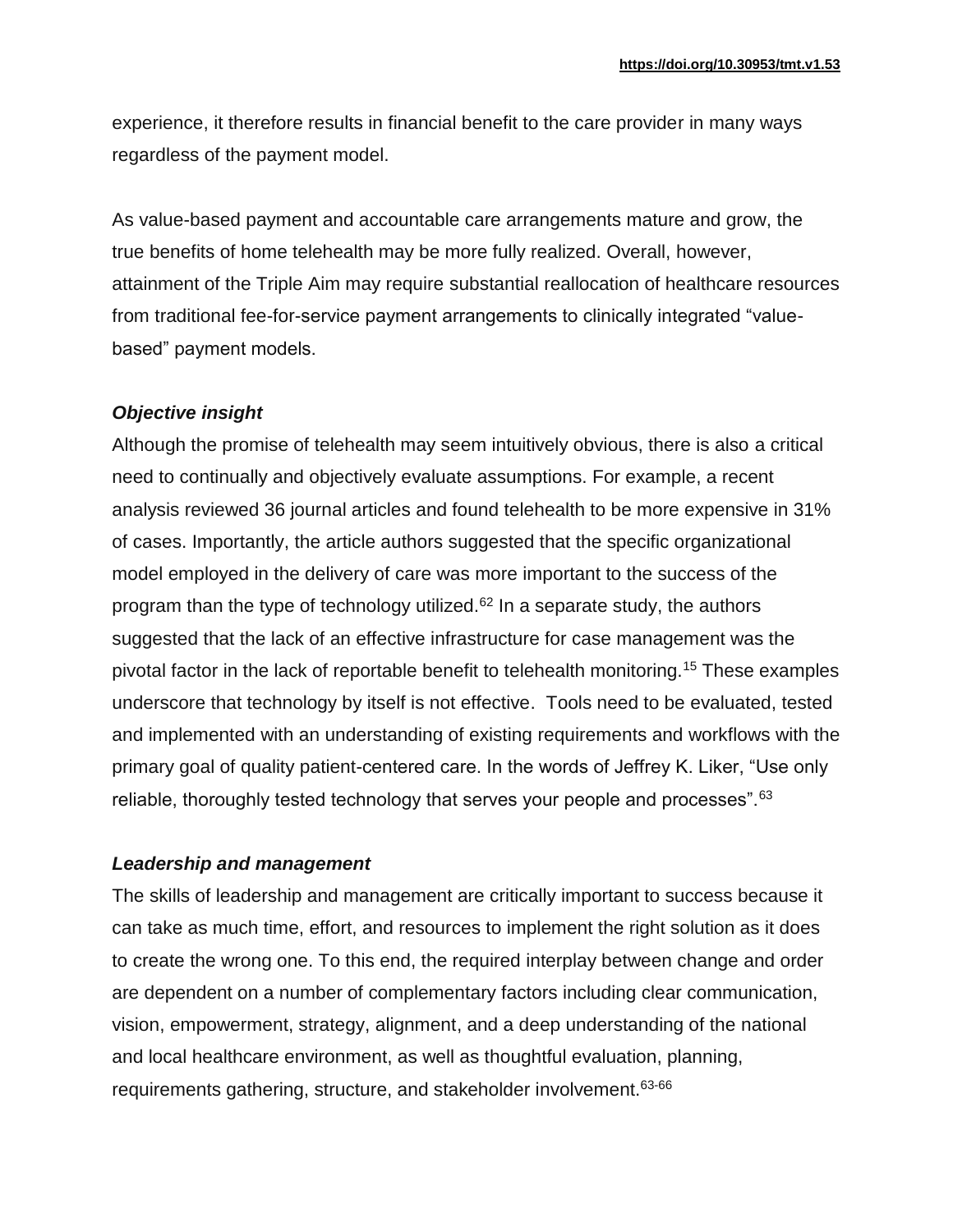Specific considerations such as potential technical limitations in broadband internet connectivity, interoperability with information systems, the need for uniform standards between electronic health records, cost, relevance of the proposed solutions, reliability, user acceptance, as well as legal, ethical and facility-organizational factors need to be addressed. Understanding these types of variables and requirements will reveal valuable information about the most successful path to implementation as well as the projected benefits and impacts.<sup>67</sup>

Planning for long-term maintenance and continual improvements based on open feedback and ongoing evaluation are also key factors to long-term achievement and sustainability.<sup>68,69</sup>

The success of any telehealth program depends on user acceptance. In the case of technologically-enabled home healthcare, the end-users are varied and include patients, caregivers, support staff, and administrators.<sup>70</sup> To be successful, the solutions must meet the needs of each major stakeholder. Thoughtfully designed user interfaces tailored to the specific audience promote an effective, intuitive, and enjoyable experience, which also decreases the need for training and elaborate change management strategies. Tools should improve upon an existing framework and not produce an environment where people become subservient to technology.<sup>63</sup>

These issues are particularly pertinent to home caregivers who may already be overworked; home health nurses work more hours than nurses in nearly any other setting.<sup>71</sup> Importantly, it has been shown that improved managerial support of nursing practice and better relations with physicians, can translate to improved morale and patient outcomes.<sup>72,73</sup> Therefore, technological communication tools that bridge these gaps may also provide nonlinear paths to improved patient care.

#### *Operational challenges of telehealth*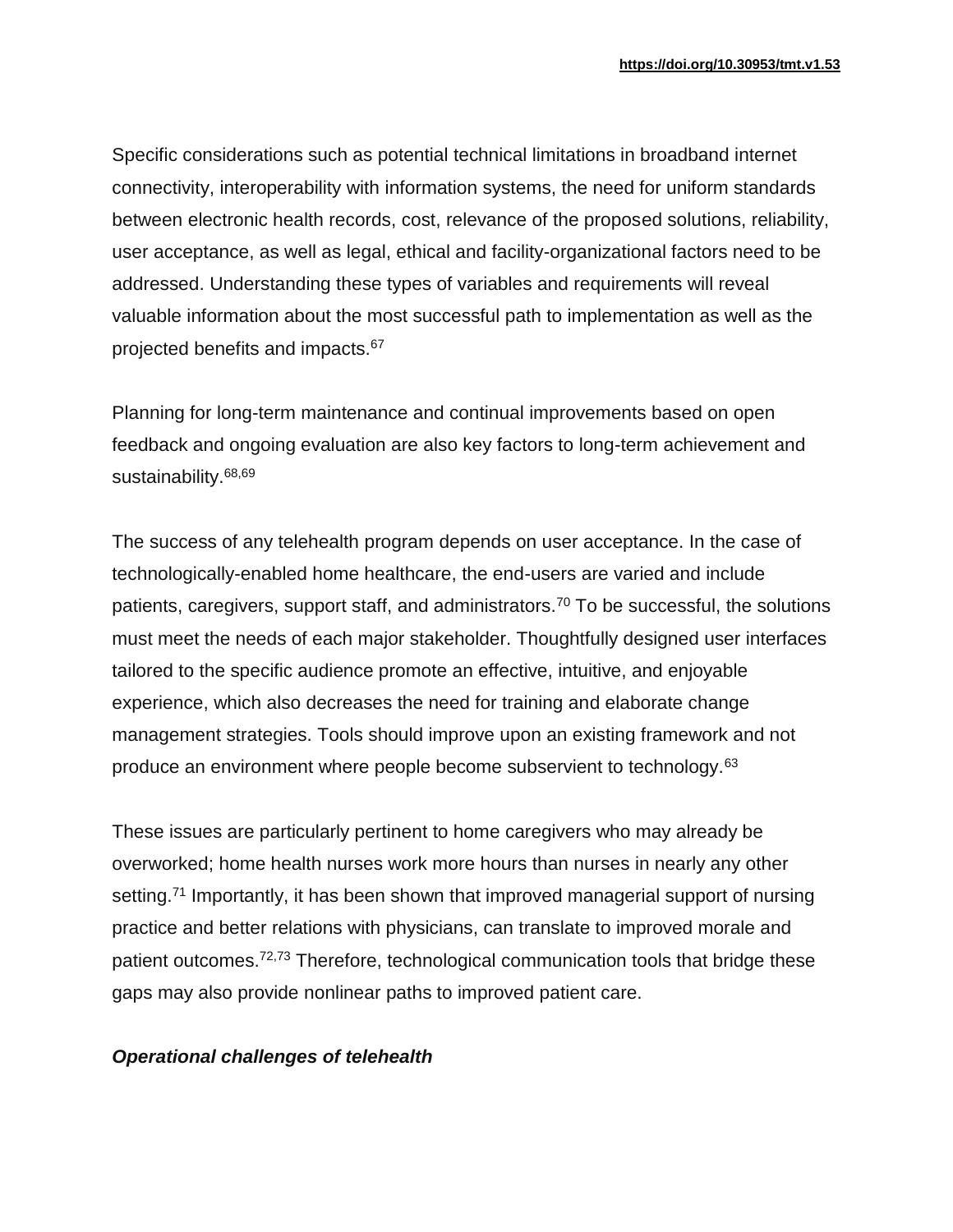The intrinsic geographically isolated nature of home healthcare requires advanced tools for the coordinated collaboration of patients, cross-functional teams, tools, and disciplines. To this end, a successfully implemented technological infrastructure is required to provide a platform for efficient communication and engagement for everyone involved.

Therefore, the availability and reliability of internet connections is a potential critical limitation to the deployment of specific solutions such as synchronous videoconferencing and biometrics tracking.74,75 Nonetheless, in situations of limited internet access, a less desirable delayed information transfer to caregivers can still be achieved asynchronously in a "store-and-forward" process.

The connected benefits of telehealth also come with concerns regarding the security of protected health information that will be digitally transferred to offsite caregivers.<sup>76-78</sup> In addition, the various patient health metrics obtained will need to be presented to caregivers in an efficient, user-friendly format.79,80

Even with the most robust technical infrastructure, periodic in-person home visits by a caregiver are often part of a complete home health solution. However, the unstandardized home environment presents efficiency and safety challenges to visiting healthcare examiners and these issues also need to be systematically addressed.<sup>75</sup> In addition, the use of relatively low tech options such as railings, adjustable shower seats, and motion activated lights provide important levels of added patient safety and independence that should not be overlooked.

# *Future technology directions*

Iterative improvements of existing technological solutions will drive greater value and user acceptance to this disruptive home care model. However, new developments in the fields of machine learning, artificial intelligence, analytics, integrated networks, and robotics will drive a paradigm shift in how we practice medicine.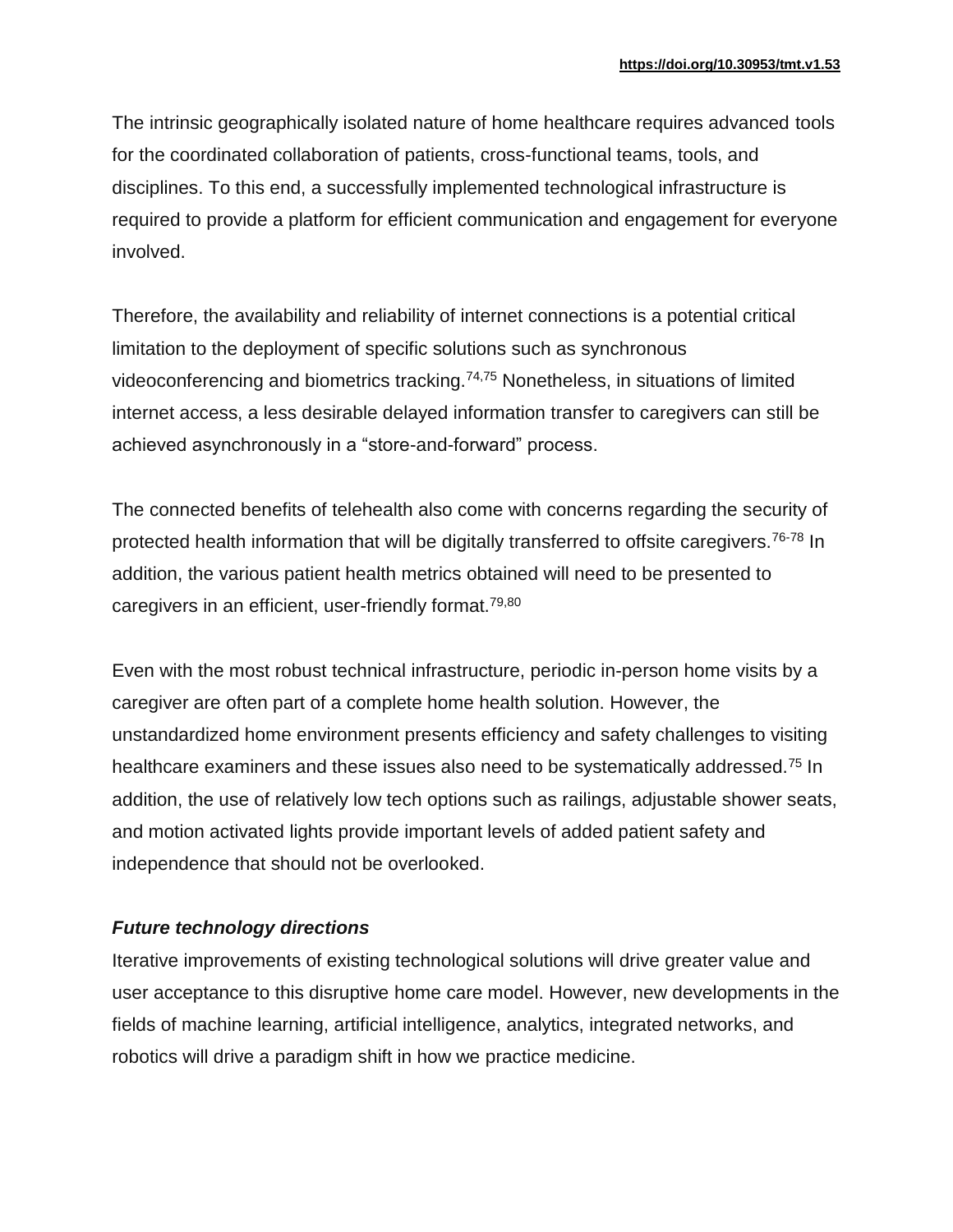### *Conclusion*

A number of interdependent factors have made home healthcare an attractive option for many. Leadership, management and technology are among key factors for success. Home telehealth programs not only hold the potential to solve an escalating demand at a lower cost, but also may achieve that goal with significantly improved outcomes.



*Thomas F. Osborne, MD, is Director of Medical Informatics at vRad (Virtual Radiologic), the leading teleradiology services and telemedicine company, which leverages its proprietary technology, data, and analytics capabilities to rapidly move patient images and information across a secure global network of 2,100 medical facilities in all 50 states.*



*Bryan T. Arkwright, MHA, is Senior Consultant with Schumacher Clinical* 

*Partners, focusing on Telehealth/Telemedicine Strategy and Operations.*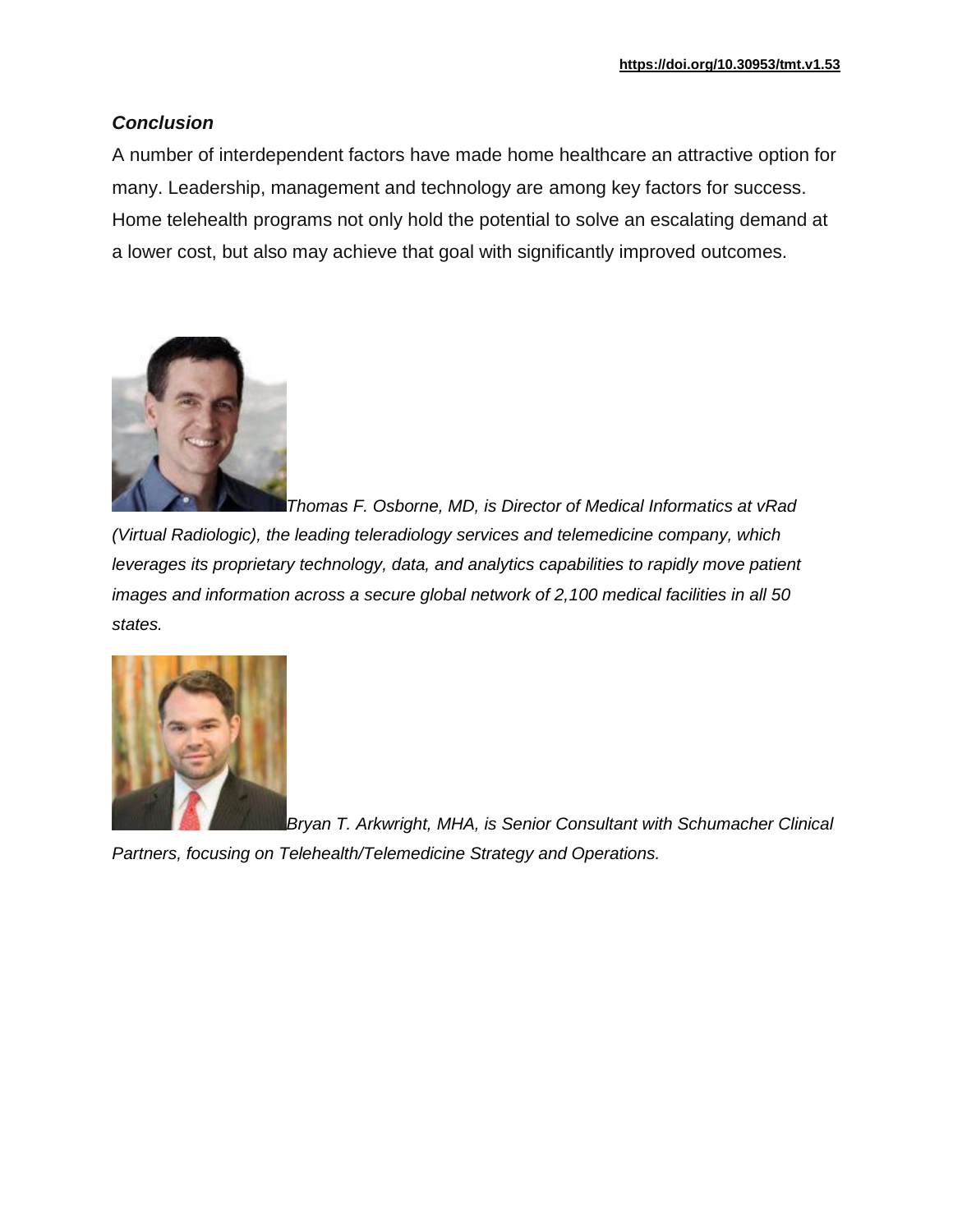

Joel J. Reich, MD, FACEP, is Chief Medical Officer of Eastern

*Connecticut Health Network.*



John Russo, Jr, PharmD, is Managing Editor of Telehealth and Medicine

Today*.*

*Dr. Osborne conceived the idea for this series of articles. He, Dr. Reich, and Mr. Arkwright contributed to the content. Dr. Russo provided editorial support.*

# *References*

- 1. Porter, R. (1999). The Greatest Benefit to Mankind: A Medical History of Humanity (The Norton History of Science). WW Norton & Company.
- 2. Risse, G. B. (1999). Health care in hospitals: the past 1000 years. The Lancet, 354, SIV25.
- 3. Porter, D. (Ed.). (1994). The History of Public Health and the Modern State (Vol. 26). Rodopi.
- 4. Ding, A. (2013). The History of Health Care in the United States Pre-1965. In: An Introduction to Health Policy (pp. 3-13). Springer New York.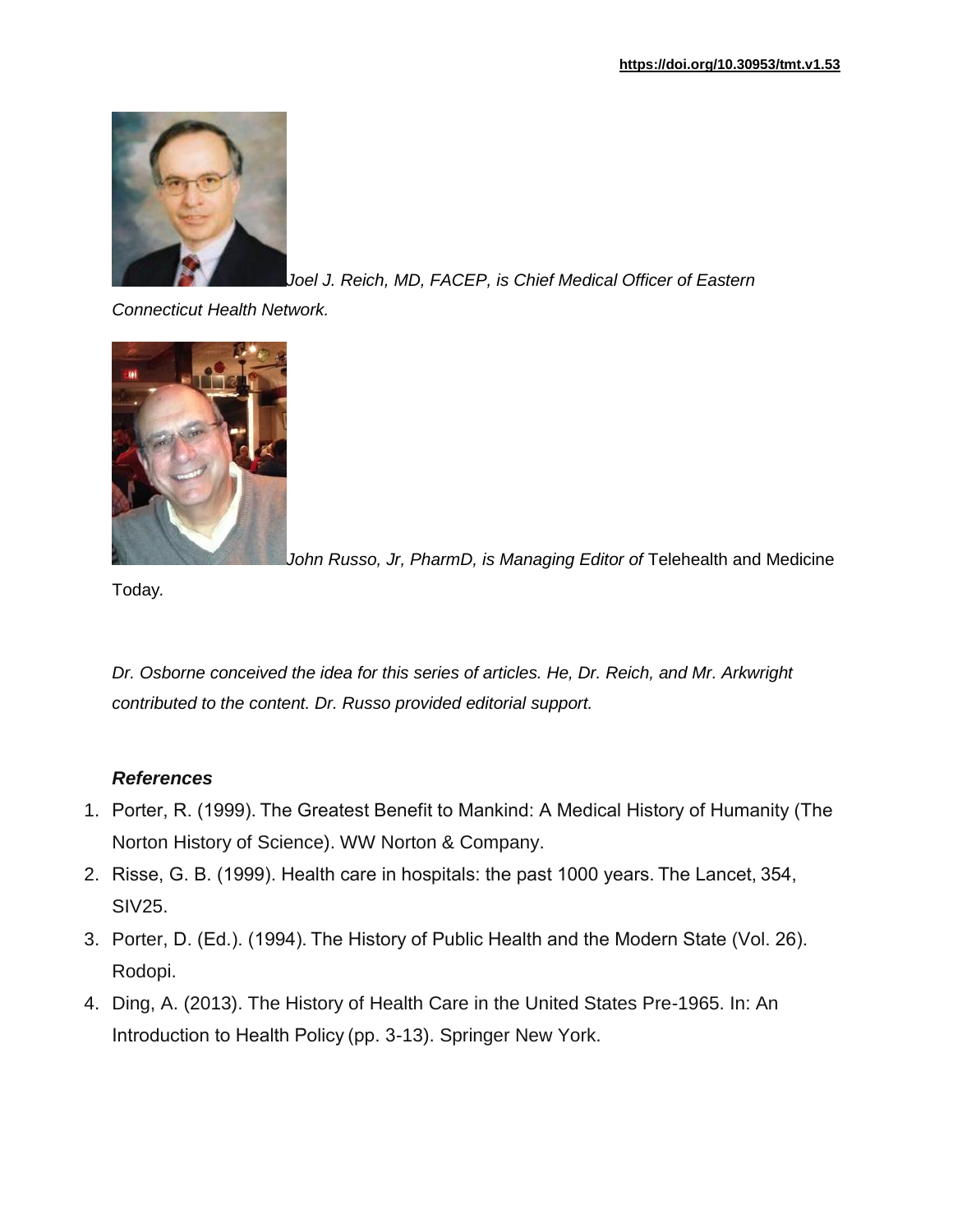- 5. Abel, E. K. (1995). A "terrible and exhausting" struggle: family caregiving during the transformation of medicine. Journal of the History of Medicine and Allied Sciences, 50(4), 478-506.
- 6. Finzsch, N., & Jütte, R. (2003). Institutions of Confinement: Hospitals, Asylums, and Prisons in Western Europe and North America, 1500-1950. Cambridge University Press.
- 7. Daschle, T., & Dorsey, E. R. (2015). The return of the house call. Annals of Internal Medicine, 162(8), 587-588.
- 8. Goldfield, N. (2010). The evolution of diagnosis‐related groups (DRGs): from its beginnings in case‐mix and resource use theory, to its implementation for payment and now for its current utilization for quality within and outside the hospital. Quality Management in Healthcare, 19(1), 3-16.
- 9. O'Shaughnessy, C. V. (2013). The Basics: National Spending for Long-Term Services and Supports. 2012. Washington, DC: National Health Policy Forum, George Washington University. Available from: [http://www.nhpf.org/library/the](http://www.nhpf.org/library/the-basics/Basics_LTSS_03-27-14.pdf)[basics/Basics\\_LTSS\\_03-27-14.pdf.](http://www.nhpf.org/library/the-basics/Basics_LTSS_03-27-14.pdf)
- 10.Colello, K. J., Mulvey, J., & Talaga, S. R. (2013, April). Long-term services and supports: Overview and financing. In Congressional Research Service Report for Congress. Available from:

[http://digital.library.unt.edu/ark:/67531/metadc462393/m1/1/high\\_res\\_d/R42345\\_2013A](http://digital.library.unt.edu/ark:/67531/metadc462393/m1/1/high_res_d/R42345_2013Apr04.pdf) [pr04.pdf.](http://digital.library.unt.edu/ark:/67531/metadc462393/m1/1/high_res_d/R42345_2013Apr04.pdf)

- 11.US Department of Health and Human Services. (2003). The future supply of long-term care workers in relation to the aging baby boom generation: Report to Congress. Washington DC: US DHHS. Available from: [https://aspe.hhs.gov/pdf](https://aspe.hhs.gov/pdf-report/future-supply-long-term-care-workers-relation-aging-baby-boom-generation)[report/future-supply-long-term-care-workers-relation-aging-baby-boom-generation"](https://aspe.hhs.gov/pdf-report/future-supply-long-term-care-workers-relation-aging-baby-boom-generation).
- 12.Bipartisan Policy Center. America's long-term care crisis: Challenges in financing and delivery. 2014. Available from: [http://bipartisanpolicy.org/wp](http://bipartisanpolicy.org/wp-content/uploads/2014/03/BPC-Long-Term-Care-Initiative.pdf)[content/uploads/2014/03/BPC-Long-Term-Care-Initiative.pdf](http://bipartisanpolicy.org/wp-content/uploads/2014/03/BPC-Long-Term-Care-Initiative.pdf)
- 13.Reinhard, S. C., Kassner, E., Houser, A., & Mollica, R. (2011). Raising expectations: A state scorecard on long-term services and supports for older adults, people with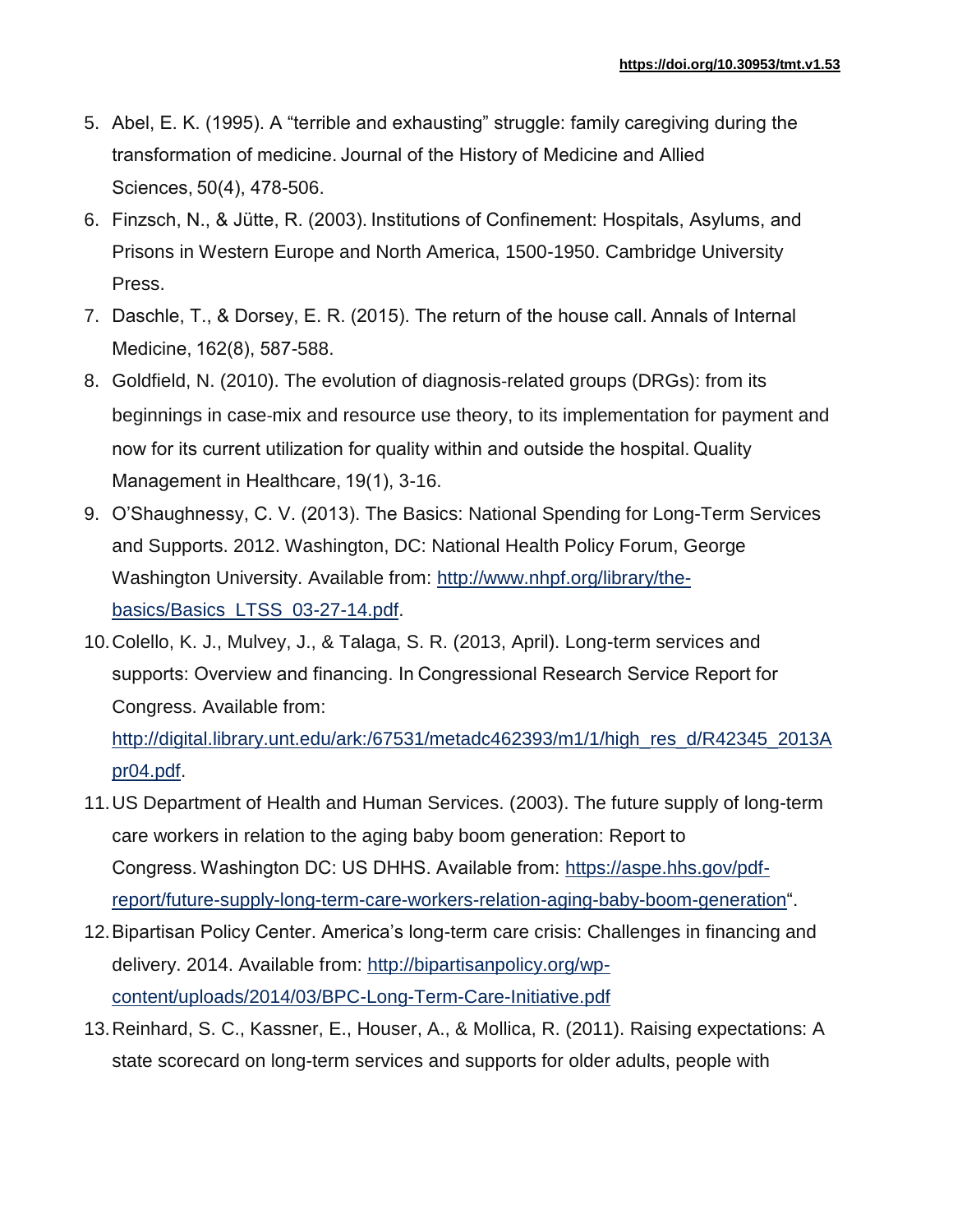physical disabilities, and family caregivers. Washington, DC: AARP. Available from: [http://www.longtermscorecard.org/.](http://www.longtermscorecard.org/)

- 14.U.S. Senate Commission on Long-Term Care. Report to the Congress. 2013. Available from: [http://www.gpo.gov/fdsys/pkg/GPO-LTCCOMMISSION/pdf/GPO-](http://www.gpo.gov/fdsys/pkg/GPO-LTCCOMMISSION/pdf/GPO-LTCCOMMISSION.pdf)[LTCCOMMISSION.pdf.](http://www.gpo.gov/fdsys/pkg/GPO-LTCCOMMISSION/pdf/GPO-LTCCOMMISSION.pdf)
- 15.Takahashi, P. Y., Pecina, J. L., Upatising, B., Chaudhry, R., Shah, N. D., Van Houten, H., … & Hanson, G. J. (2012). A randomized controlled trial of telemonitoring in older adults with multiple health issues to prevent hospitalizations and emergency department visits. Archives of Internal Medicine, 172(10), 773-779.
- 16.White House Conference on Aging Staff. Long-term services and supports policy brief.," In: 2015 White House Conference on Aging. Washington, DC: U.S. Department of Health and Human Services. 2015.
- 17.Doty, P. (2010). The evolving balance of formal and informal, institutional and noninstitutional long-term care for older Americans: A thirty-year perspective. Public Policy & Aging Report, 20(1), 3-9.
- 18.Wiener, J. M. (2013). After CLASS: The long-term care commission's search for a solution. Health Affairs, 32(5), 831-834.
- 19.Cusack, C. M., Pan, E., Hook, J. M., Vincent, A., Kaelber, D. C., & Middleton, B. (2008). The value proposition in the widespread use of telehealth. Journal of Telemedicine and Telecare, 14(4), 167-168.
- 20.Harris-Kojetin, L., Sengupta, M., Park-Lee, E., Valverde, R., Caffrey, C., Rome, V., & Lendon, J. (2016). Long-Term Care Providers and Services Users in the United States: Data From the National Study of Long-Term Care Providers, 2013-2014. Vital & health statistics. Series 3, Analytical and epidemiological studies/[US Dept. of Health and Human Services, Public Health Service, National Center for Health Statistics], (38), 1- 118.
- 21.Haupt, B. J., & Jones, A. (1999). The National Home and Hospice Care Survey: 1996 summary. Vital and health statistics. Series 13, Data from the National Health Survey, (141), 1-238.
- 22.Gordy, S., & Trunkey, D. (2014). Changing Demographics of the American Population. In Geriatric Trauma and Critical Care (pp. 3-9). Springer New York.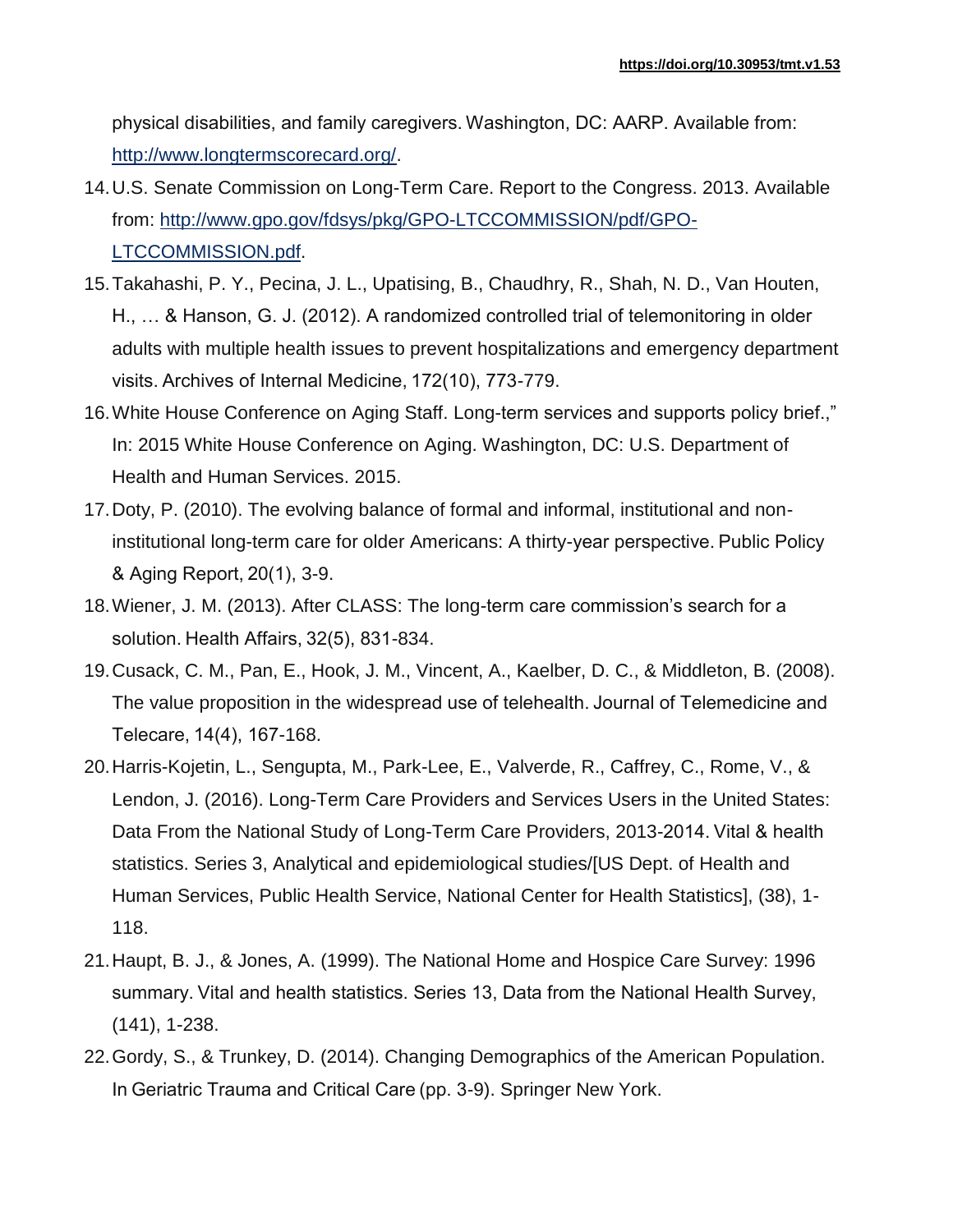- 23.Centers for Medicare and Medicaid Services. Chronic Condition Data Warehouse. West Des Moines, IA: Buccaneer, A General Dynamics Company; 2012. Chronic condition categories. (Available from: [http://www.ccwdata.org/chronic-conditions/index.htm\)](http://www.ccwdata.org/chronic-conditions/index.htm).
- 24.Elias, E. R., Murphy, N. A., Liptak, G. S., Adams, R. C., Burke, R., Friedman, S. L., … & Norwood, K. W. (2012). Home care of children and youth with complex health care needs and technology dependencies. Pediatrics, 129(5), 996-1005.
- 25.Hewitt-Taylor, J. (2012). Planning the transition of children with complex needs from hospital to home. Nursing Children and Young People, 24(10), 28.
- 26.Patel, S., Park, H., Bonato, P., Chan, L., & Rodgers, M. (2012). A review of wearable sensors and systems with application in rehabilitation. Journal of Neuroengineering and Rehabilitation, 9(1), 1.
- 27.Baig, M. M., & Gholamhosseini, H. (2013). Smart health monitoring systems: an overview of design and modeling. Journal of Medical Systems,37(2), 1-14.
- 28.Milenković, A., Otto, C., & Jovanov, E. (2006). Wireless sensor networks for personal health monitoring: Issues and an implementation. Computer Communications, 29(13), 2521-2533.
- 29.Salive, M. E. (2013). Multimorbidity in older adults. Epidemiologic Reviews, mxs009.
- 30.Maher, R. L., Hanlon, J., & Hajjar, E. R. (2014). Clinical consequences of polypharmacy in elderly. Expert Opinion on Drug Safety, 13(1), 57-65.
- 31.Scott, I. A., Hilmer, S. N., Reeve, E., Potter, K., Le Couteur, D., Rigby, D., … & Jansen, J. (2015). Reducing inappropriate polypharmacy: the process of deprescribing. JAMA Internal Medicine, 175(5), 827-834.
- 32.Bronskill, S. E., Gill, S. S., Paterson, J. M., Bell, C. M., Anderson, G. M., & Rochon, P. A. (2012). Exploring variation in rates of polypharmacy across long term care homes. Journal of the American Medical Directors Association, 13(3), 309-e15.
- 33.Bao, Y., Shao, H., Bishop, T. F., Schackman, B. R., & Bruce, M. L. (2012). Inappropriate medication in a national sample of US elderly patients receiving home health care. Journal of General Internal Medicine, 27(3), 304-310.
- 34.Kalisch, B. J., Tschannen, D., & Lee, K. H. (2012). Missed nursing care, staffing, and patient falls. Journal of Nursing Care Quality, 27(1), 6-12.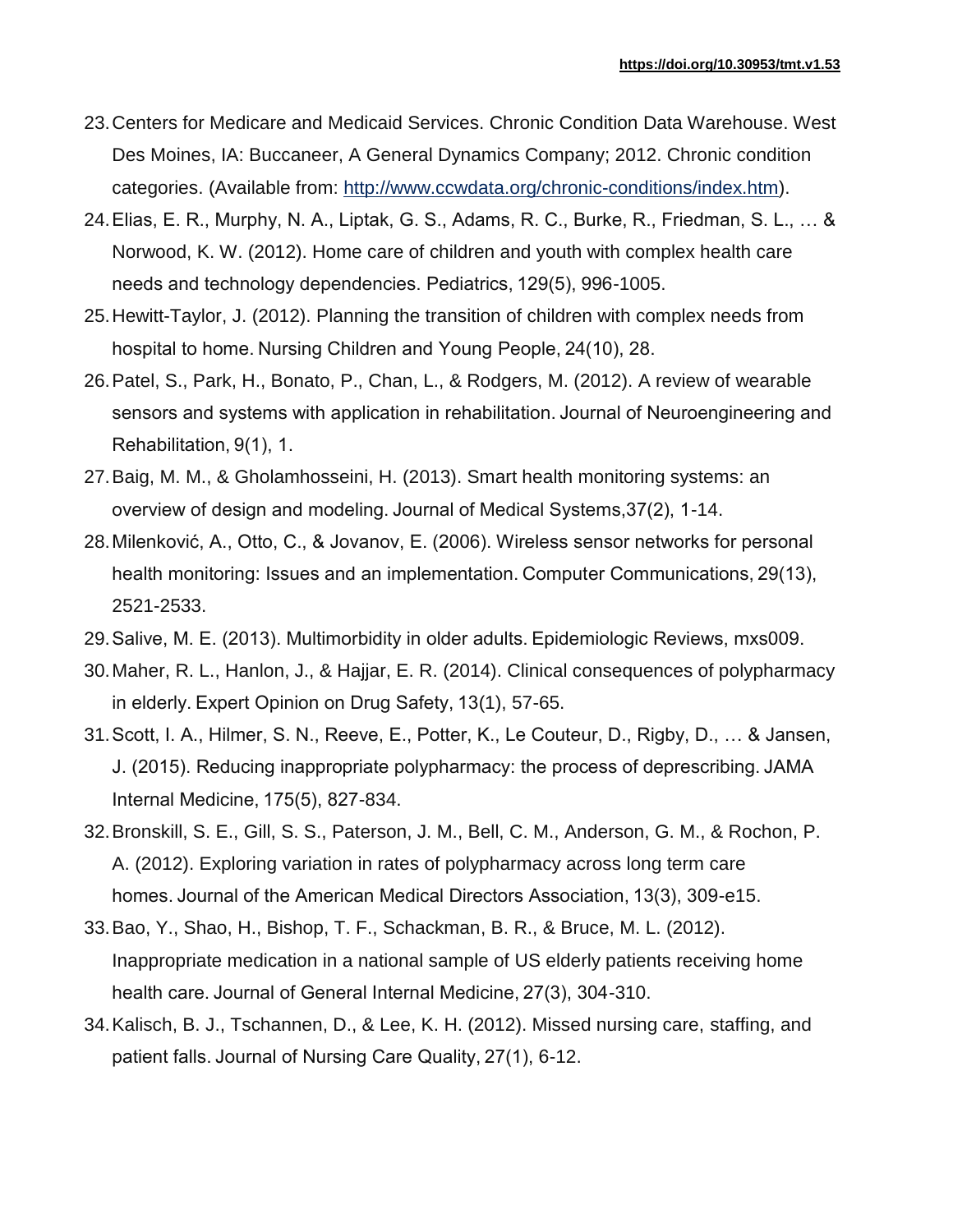- 35.Hirsbrunner, T., Denhaerynck, K., Fierz, K., Milisen, K., & Schwendimann, R. (2015). Nurse staffing, patient turnover and safety climate and their association with in-patient falls and injurious falls on medical acute care units: a cross-sectional study. Journal of Hospital Administration, 4(3), p54.
- 36.Dumanovsky, T., Rogers, M., Spragens, L. H., Morrison, R. S., & Meier, D. E. (2015). Impact of Staffing on Access to Palliative Care in US Hospitals. Journal of Palliative Medicine, 18(12), 998-999.
- 37.Rimsza, M. E., Hotaling, A. J., Keown, M. E., Marcin, J. P., Moskowitz, W. B., Sigrest, T. D., & Simon, H. K. (2015). The use of telemedicine to address access and physician workforce shortages. Pediatrics, 136(1), 202-209.
- 38.Osborne TF, Reich JJ, Arkwright MHA, Russo, Jr, J. On the digital road to home healthcare. Telehealth and Medicine Today. 2016 August 1(3). URL: [http://www.telhealthandmedtoday.com/on-the-digital-road-to-improved-home](http://www.telhealthandmedtoday.com/on-the-digital-road-to-improved-home-healthcare/)[healthcare/.](http://www.telhealthandmedtoday.com/on-the-digital-road-to-improved-home-healthcare/) Accessed 9/20/16.
- 39.Berwick DM, Nolan TW, Whittington J. The Triple Aim: Care, health, and cost. Health Affairs. 2008;27(3):759-769. doi:10.1377/hlthaff.27.3.759.
- 40.Case J. A Primer on defining the Triple Aim. Blog by Jameson Case. Friday, October 17, 2014. URL:

[http://www.ihi.org/communities/blogs/\\_layouts/ihi/community/blog/itemview.aspx?List=8](http://www.ihi.org/communities/blogs/_layouts/ihi/community/blog/itemview.aspx?List=81ca4a47-4ccd-4e9e-89d9-14d88ec59e8d&ID=63) [1ca4a47-4ccd-4e9e-89d9-14d88ec59e8d&ID=63.](http://www.ihi.org/communities/blogs/_layouts/ihi/community/blog/itemview.aspx?List=81ca4a47-4ccd-4e9e-89d9-14d88ec59e8d&ID=63) Accessed July 27, 2016.

- 41.Accenture. Tech-savvy seniors want online options to access care from home, Accenture survey shows.URL: [https://newsroom.accenture.com/industries/health-public](https://newsroom.accenture.com/industries/health-public-service/tech-savvy-seniors-want-online-options-to-access-care-from-home-accenture-survey-shows.htm)[service/tech-savvy-seniors-want-online-options-to-access-care-from-home-accenture](https://newsroom.accenture.com/industries/health-public-service/tech-savvy-seniors-want-online-options-to-access-care-from-home-accenture-survey-shows.htm)[survey-shows.htm.](https://newsroom.accenture.com/industries/health-public-service/tech-savvy-seniors-want-online-options-to-access-care-from-home-accenture-survey-shows.htm) Accessed August 5, 2016.
- 42.National Institute on Aging. There's no place like home-for growing old. URL: [https://www.nia.nih.gov/health/publication/theres-no-place-home-growing-old.](https://www.nia.nih.gov/health/publication/theres-no-place-home-growing-old) Accessed August 5, 2016.
- 43.Family Caregiver Alliance. Selected long-term care statistics. 2015. URL: <https://www.caregiver.org/selected-long-term-care-statistics> Accessed August 11, 2016.
- 44.Viers BR, Pruthi S, Rivera ME, et al. Are patients willing to engage in telemedicine for their care: A survey of preuse perceptions and acceptance of remote video visits in a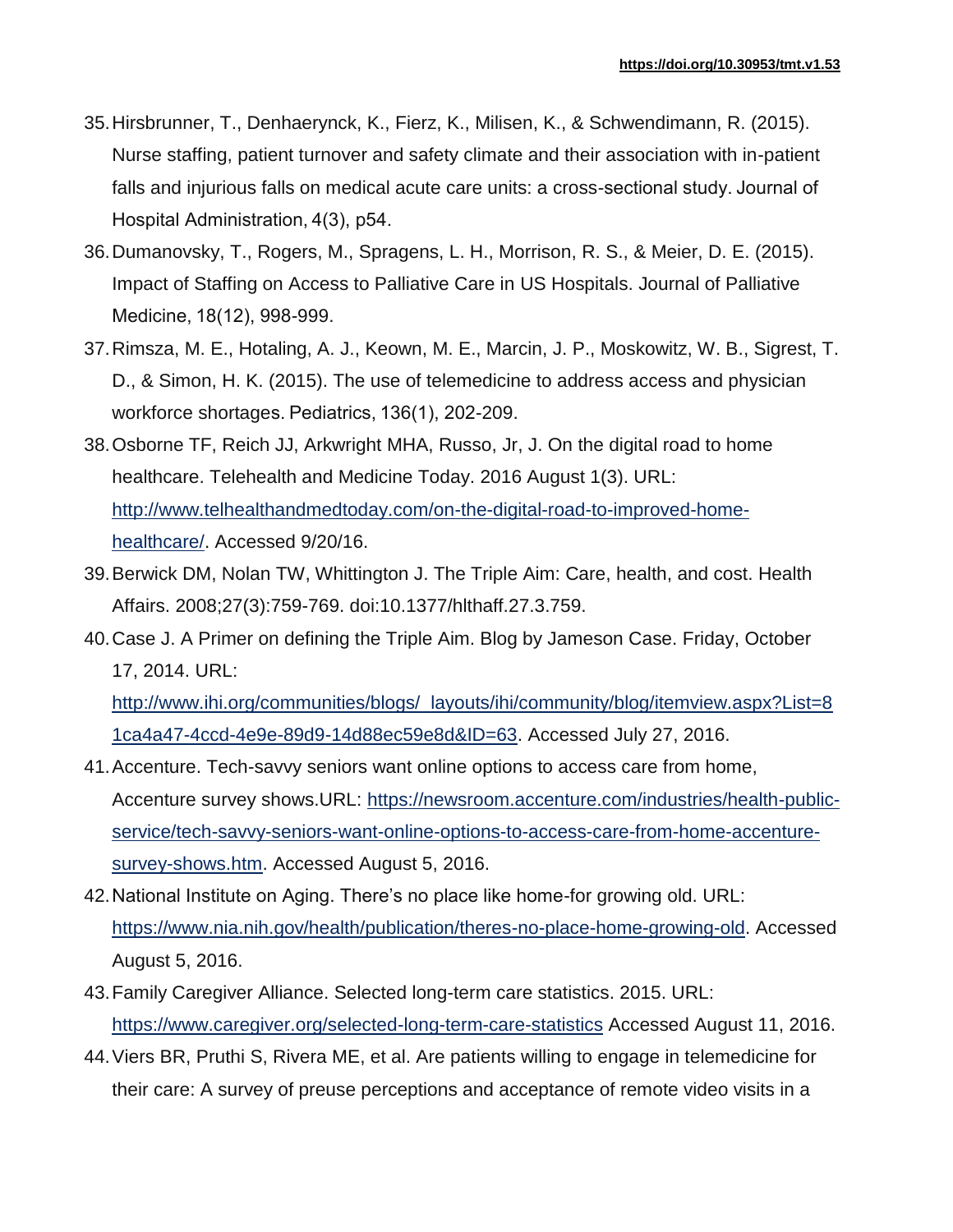urological patient population. Urology. 2015;85(6):1233-1240. doi:10.1016/j.urology.2014.12.064.

- 45.NORC at the University of Chicago. Health IT and health disparities: Patient provider telehealth network-using telehealth to improve chronic disease management. 2012. URL: [https://www.healthit.gov/sites/default/files/pdf/RCCHCandPHS\\_CaseStudy.pdf.](https://www.healthit.gov/sites/default/files/pdf/RCCHCandPHS_CaseStudy.pdf) Accessed July 10, 2016.
- 46.Broderick A, Lindeman D. Case studies in telehealth adoption. The Commonwealth Fund; 2013. URL:

[http://www.commonwealthfund.org/~/media/Files/Publications/Case%20Study/2013/Jan](http://www.commonwealthfund.org/~/media/Files/Publications/Case%20Study/2013/Jan/1654_Broderick_telehealth_adoption_synthesis.pdf) [/1654\\_Broderick\\_telehealth\\_adoption\\_synthesis.pdf.](http://www.commonwealthfund.org/~/media/Files/Publications/Case%20Study/2013/Jan/1654_Broderick_telehealth_adoption_synthesis.pdf) Accessed July 10, 2016.

- 47.Chau PYK, Hu PJH. Investigating healthcare professionals' decisions to accept telemedicine technology: an empirical test of competing theories. Inform Manage. 2000;39:297-311.
- 48.Singh R, Mathiassen L, Stachura ME, Astapova EV. Dynamic capabilities in home health: IT-enabled transformation of post-acute care. JAMIA. 2011;12:163-188.
- 49.Murias G, Sales B, Garcia-Esquirol O, Blanch L. Telemedicine in critical care. Open Respir Med J. 2009 Mar 12;3:10-6. doi: 10.2174/1874306400903010010.
- 50.Jimison H, Gorman P, Woods S, et al. Barriers and drivers of health information technology use by the elderly chronically ill and underserved. AHRQ Publication No. 09- E004. 2008. URL:

[http://www.ahrq.gov/downloads/pub/evidence/pdf/hitbarriers/hitbar.pdf.](http://www.ahrq.gov/downloads/pub/evidence/pdf/hitbarriers/hitbar.pdf) Accessed July 10, 2016.

- 51.Munro D. Targeting the 'superusers' of healthcare with telehealth. Forbes. May 2015. [http://www.forbes.com/sites/danmunro/2015/05/03/targeting-the-superusers-of](http://www.forbes.com/sites/danmunro/2015/05/03/targeting-the-superusers-of-healthcare-with-telehealth/#3296cb6d5dd3)[healthcare-with-telehealth/#3296cb6d5dd3.](http://www.forbes.com/sites/danmunro/2015/05/03/targeting-the-superusers-of-healthcare-with-telehealth/#3296cb6d5dd3) Accessed August 5, 2016.
- 52.Denesen B, Nonnecke B, Lindeman D, et al. Personalized health in the future: A global research agenda. J Med Internet Res. 2016;18(3):e53.
- 53.Ekeland AG, Bowes A, Flottorp S. Effectiveness of telemedicine: a systematic review of reviews. Int J Med Inform. 2010;79(11):736-771.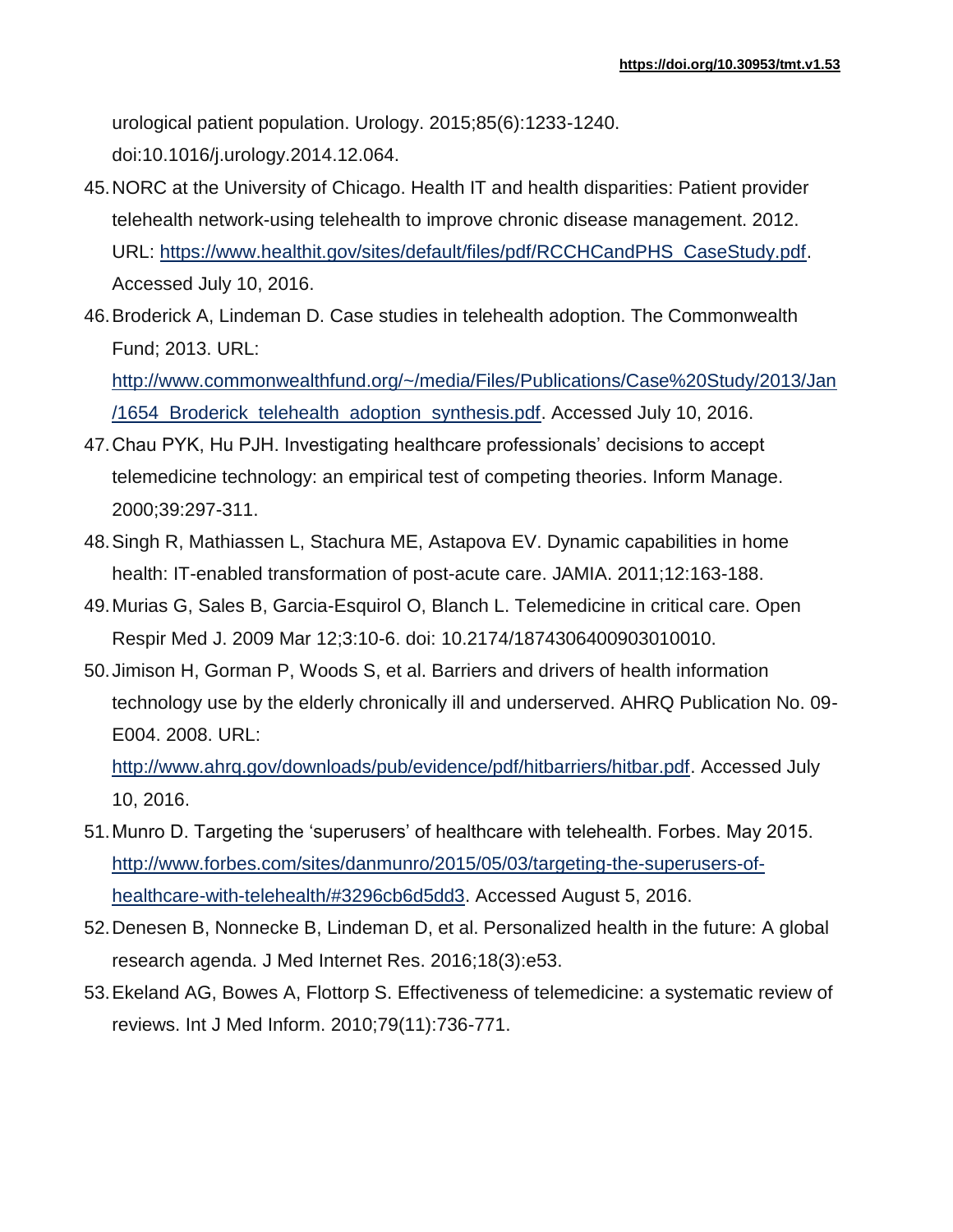- 54.Mushcab H, Kernohan WG, Wallace J, Martin S. Web-based remote monitoring systems for self-managing type 2 diabetes: A systematic review. Diabetes Technol Ther. 2015;17(7):498-509.
- 55.Dahl D, Reisetter JA, Zismann N. People, technology, and process meet the Triple Aim. Nurs Admin Q. 2014;38(1):13-21.
- 56.Maeng DD, Starr AE, Tomcavage JF, Sciandra J, Salek D, Griffith D. Popul Health Manag. 2014;17(6):340-344.
- 57.Frakt AB, Mayes R. Beyond capitation: How new payment experiments seek to find the 'sweet spot' in amount of risk providers and payers bear. Health Affairs. 2012;31(9):1951-1958. doi:10.1377/hlthaff.2012.0344.
- 58.Leff B, Carlson CM, Saliba D, Ritchie C. The invisible homebound: Setting quality-ofcare standards for home-bound primary and palliative care. Health Aff. 2014;34(1):21- 29.
- 59.Nguyen OK, Makam AN, Clark C, et al. Vital signs are still vital: Instability on discharge and the risk of post-discharge adverse outcomes. J Gen Intern Med. August 2016. doi:10.1007/s11606-016-3826-8.
- 60.Silow-Carroll S, Edwards JN, Lashbrook A. Reducing hospital readmissions: Lessons from top-performing hospitals. The Commonwealth Fund. 2011 April 6th. URL: [http://www.commonwealthfund.org/publications/case-studies/2011/apr/reducing](http://www.commonwealthfund.org/publications/case-studies/2011/apr/reducing-hospital-readmissions)[hospital-readmissions.](http://www.commonwealthfund.org/publications/case-studies/2011/apr/reducing-hospital-readmissions) Accessed 9/20/16.
- 61.Davis C, Bender M, Smith T, Broad J. Feasibility and acute care utilization outcomes of a post-acute transitional telemonitoring program for underserved chronic disease patients. Telemed J E Health. 2015;21(9):705-713.
- 62.Wade, V. A., Karnon, J., Elshaug, A. G., & Hiller, J. E. (2010). A systematic review of economic analyses of telehealth services using real time video communication. BMC health services research, 10(1), 1.
- 63.Liker, J. K. (2004). The Toyota Way. McGraw-Hill Education.
- 64.Collins, J. C. (2001). Good to Great: Why Some Companies Make the Leap… and Others Don't. Random House.
- 65.Ploeg, J., Davies, B., Edwards, N., Gifford, W., & Miller, P. E. (2007). Factors Influencing Best‐Practice Guideline Implementation: Lessons Learned from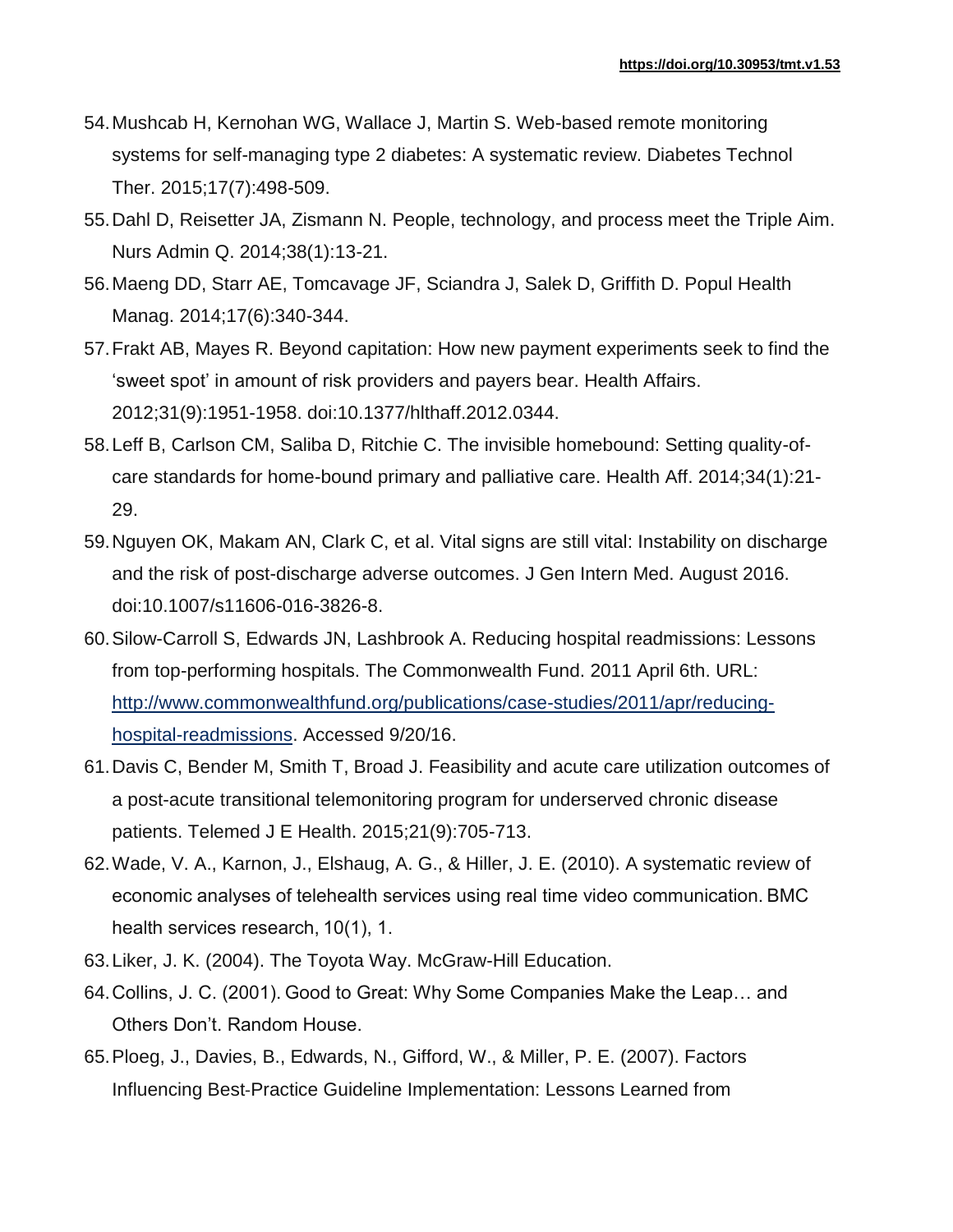Administrators, Nursing Staff, and Project Leaders. Worldviews on Evidence‐Based Nursing, 4(4), 210-219.

- 66.Kearns, G. S., & Sabherwal, R. (2006). Strategic alignment between business and information technology: a knowledge-based view of behaviors, outcome, and consequences. Journal of Management Information Systems,23(3), 129-162.
- 67.Koch, S. (2006). Home telehealth—current state and future trends. International Journal of Medical Informatics, 75(8), 565-576.
- 68.Finkbeiner, M., Schau, E. M., Lehmann, A., & Traverso, M. (2010). Towards life cycle sustainability assessment. Sustainability, 2(10), 3309-3322.
- 69.Wheelwright, S. C., & Clark, K. B. (1992). Creating project plans to focus product development. Harvard Business School Pub.
- 70.Cimperman, M., Brenčič, M. M., Trkman, P., & Stanonik, M. D. L. (2013). Older adults' perceptions of home telehealth services. Telemedicine and e-Health, 19(10), 786-790.
- 71.US Department of Health and Human Services, & US Department of Health and Human Services. (2010). The registered nurse population: Findings from the 2008 national sample survey of registered nurses. Health Resources and Services Administration, (ed.). US Department of Health and Human Services.
- 72.Lake, E. T., & Friese, C. R. (2006). Variations in nursing practice environments: relation to staffing and hospital characteristics. Nursing Research, 55(1), 1-9.
- 73.Flynn, L., Dickson, G., & Moles, D. J. (2007). Focus on caregiving. Enhancing the nursing workplace: In a recent study of long term care nurses, key organizational factors emerge as most important in supporting a productive work environment. Provider, 33(1), 35-9.
- 74.Perrin, A., & Duggan, M. (2015). Americans' internet access: 2000–2015.Pew Research Center, 26. Available from [http://www.pewinternet.org/2015/06/26/americans-internet](http://www.pewinternet.org/2015/06/26/americans-internet-access-2000-2015)[access-2000-2015.](http://www.pewinternet.org/2015/06/26/americans-internet-access-2000-2015) 2015
- 75.Gindi, R. M., Zipf, G., Galinsky, A. M., Miller, I. M., Nwankwo, T., & Terry, A. L. (2014). Comparison of in-home collection of physical measurements and biospecimens with collection in a standardized setting: the health measures at home study. Vital and health statistics. Series 2, Data evaluation and methods research, (164), 1-16.